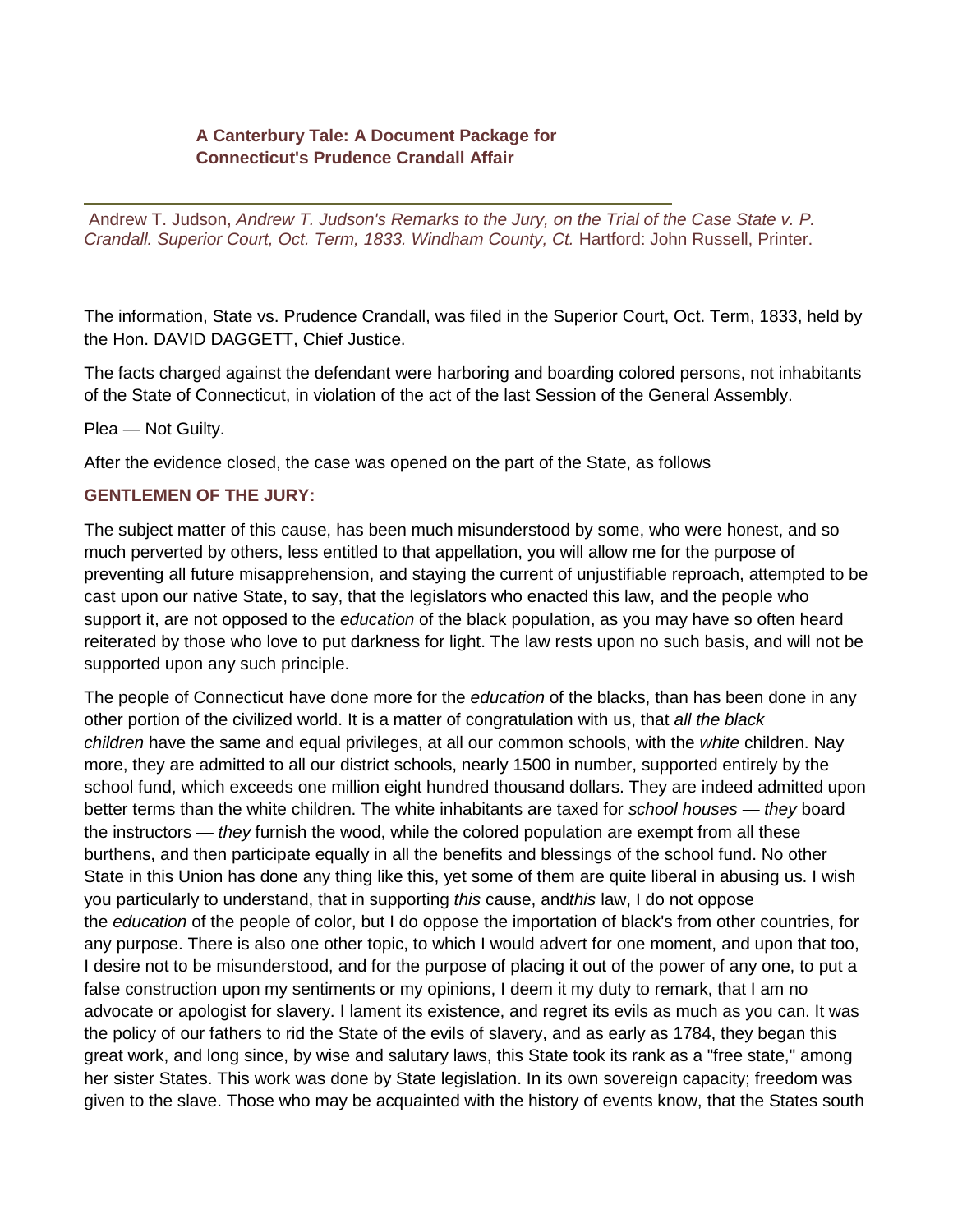of the Potomac came not here to prevent this philanthropic reformation within our State. The constitution of the United States does recognize slavery, and leaves it with every state to continue, regulate, or abolish it, at their pleasure. One State cannot interfere with another State, in this matter, any more than she can in the election of its state officers. To admit the proposition that we can authorize an interference with Virginia because she does not see fit to liberate her slaves, will be giving Virginia the same power to come hither and say to Connecticut, you shall be a slave state! To instruct and educate missionaries, to go there for the purpose of disturbing their tranquility, and teaching the massacre of their inhabitants, would prove a sad business for us. If there are any among us, who feel it their duty to alleviate the condition of the slave, let them go where that slave is, and address the master. Let them go to that government where laws tolerate slavery, and read to that government, their moral lessons. If too cool or cowardly to do this, their philanthropy is not worth possessing.

There are indeed a few individuals in New England, who "*would prefer to see the constitution torn into a thousand atoms, rather than live under it, so long as it tolerates slavery.*" But these mistaken men, should be informed, that by dissolving the Union, they cannot abolish slavery — they would only make it perpetual. There are now twelve free, and twelve slave states, in the Union, and as the Constitution cannot be amended except by the consent of three quarters of the States, it is evident this matter must be left, where the framers of the Constitution left it, *with each State*, or *force* must be the resort. If the time has indeed arrived, when the citizens of New England are, to go deliberately at the work of dissolving the Union of the States and a Jury of the County of Windham is to begin that work, then we will so understand it. For one, I will enter my protest at the outset, and call upon you, as a branch of that government under which we have enjoyed so much prosperity, to do the same, by your verdict. The law in question is not made to promote the interest of slave holders, for we have none in our State. It is not made to perpetuate the evils of slavery, for there is not a man in the State of Connecticut who is in favor of slavery. I admit there are many, and that I am of that number, who would not break up the union of the States, as an experiment to abolish slavery at the South. I would prefer to leave this matter to the moral sense of that portion of the Union who now deem it their right to hold slaves. New England has nobly discharged its own debt, and she ought not to incur another, by dissolving the Union, for then slavery would be perpetuated for ages to come, where it now exists.

Having made these preliminary remarks, I will now invite the attention of the Jury to the case in question.

The *information* filed by the Attorney for the State, charges Prudence Crandall, the defendant, with the violation of a law passed at the last session, entitled "An Act in addition to an Act, entitled an Act for the admission and settlement of inhabitants in Towns." The particular facts charged in this case, are, that the defendant, wilfully and knowingly did harbor and board, for the purposes of instruction, within a school by her set up, in the town of Canterbury, *certain colored persons not inhabitants of this State*, and that the defendant did so harbor and board them after the 22d day of August, 1833, to wit: On the 24th day of September, 1333, for the purposes mentioned in said Act. The first question relates to the facts in the case. It is incumbent on the State, to prove beyond reasonable doubt, that the defendant has done the acts charged in this information. Unless *this* is proved, it is your duty to acquit the defendant.

On the part of the State it is claimed, that these facts are proved, beyond doubt, or contradiction. You learn from the evidence, that a school has been set up in the town of Canterbury, by the defendant, for the purpose of instructing colored persons, who are not inhabitants of this State: or in other words, for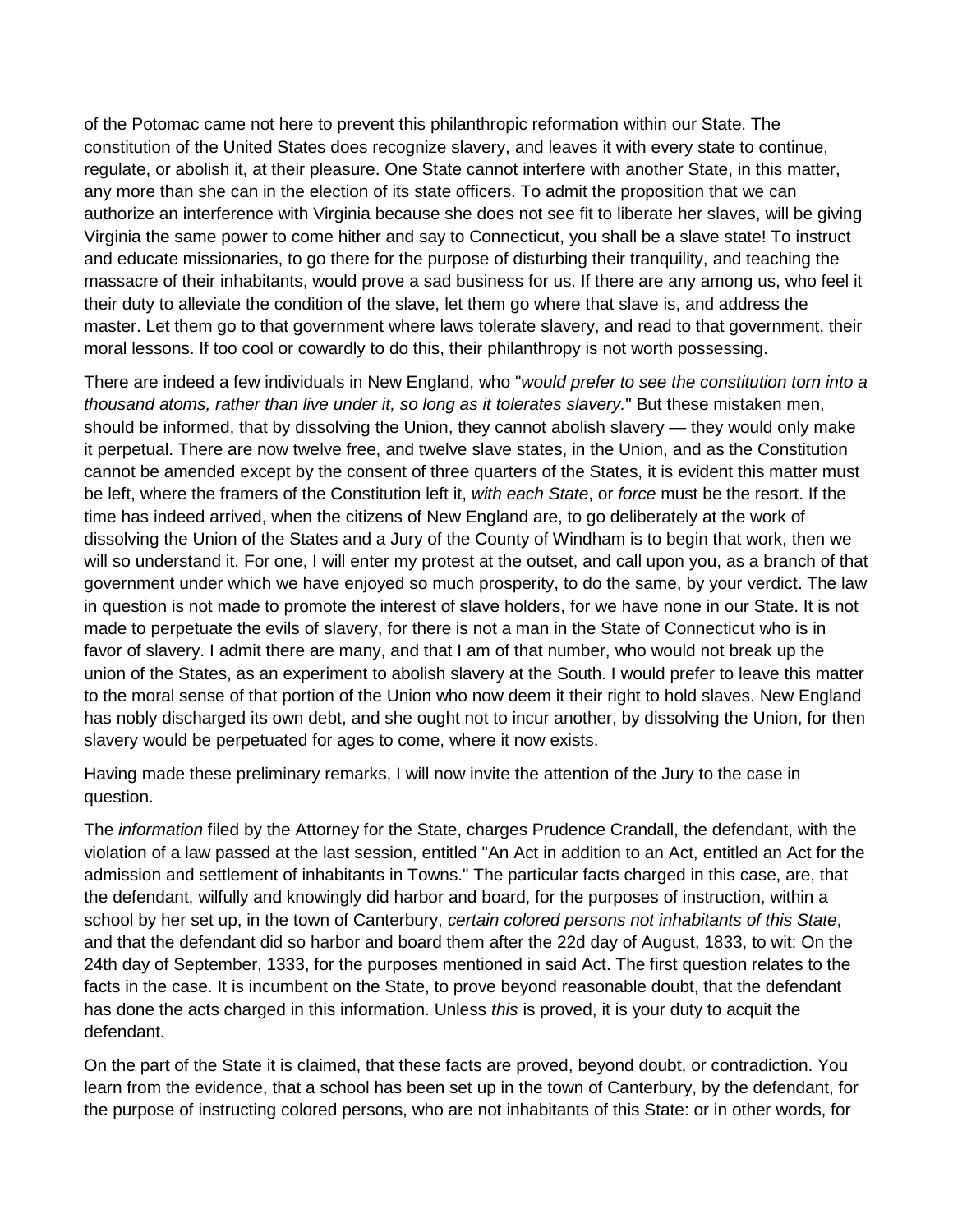colored persons from other States, and other countries; and that in point of fact, since the 22d day of August last, she has admitted into that school, and instructed therein, the following persons, all of whom are not inhabitants of this State, viz: M. E. Carter, Sarah Hammond, A. E. Hammond, C. A. Weldon, Emila Willson, Eliza Weldon, C. G. Marshal, Maria Robinson and Elizabeth Henly. One is from Pennsylvania, some from New York, and the residue from Rhode Island.

The colored girls who have been sworn, testify that they have been members of the school, at all times since the 22d of August, and on the day specified in this information, and that the above named *foreign persons of color*, have been harbored and boarded by Miss Crandall, and have been instructed by her in the school. They also tell you where these girls belong. In addition to this, Asael Bacon and Ebenezer Sanger, Esquires, two of the select men of the town of Canterbury, tell you that the defendant gave the names of these girls to them, with the place to which each belonged. — One girl has testified that the defendant went to New York and Philadelphia, and some of the girls by her named, returned with her. This evidence is proper to show you, that the defendant has *knowingly* harbored these foreigners, against the provisions of this act. The defendant has introduced no evidence, and of course, the testimony offered by the State, stands uncontradicted. You are therefore to decide upon its weight, and if on considering this testimony, you entertain any reasonable doubt, you will say the defendant is not guilty, and the State must abide by your verdict. If you should believe from this evidence, that the facts are proved, as charged, then another duty will be suggested by the learned and ingenious counsel for the defendant. They have intimated to us, that their defence will rest on the *unconstitutionality*of the law. They have told us, on a former trial, and will tell you now, that the Legislature of this State do not possess the power to make this law. And as we have had this defence so fully developed, it will become my duty, even in the opening of this case, to present to the jury, the honest convictions of my own mind, on this important question, and then leave it with their intelligence to pronounce such verdict, as shall be deemed proper.

I shall have no hesitation to admit, that a law made by any State in the Union, in *violation* of the Constitution of the United States is a dead letter, and must be so declared by that judicial tribunal having cognizance of the matter.

I shall admit also, that in a case called criminal, and in prosecutions on penal statutes, like the present, the jury are the judges of both law and fact. In criminal cases the court can advise the jury, but cannot direct them how to find. As the Constitution of the United States is the supreme law, I shall admit again, that the jury may decide upon the constitutionality of this law. I have made these admissions frankly, so that the real question between us, may stand upon its own merits, and if the law is indeed inconsistent with the Constitution, I would not have it executed, upon any individual. Let me ask your attention to the law itself which reads as follows.

"An act in addition to an act, entitled an act for the admission and settlement of inhabitants in towns.

Whereas attempts have been made to establish literary institutions in this State for the instruction of colored persons belonging to other States and countries, which would tend to the great increase of the colored population of the State, and thereby to the injury of the people: Therefore.

Sec. 1. *Be it enacted by the Senate and House of Representatives, in General Assembly convened,* That no person shall set up, or establish in this State any school, academy, or literary institution, for the instruction or education of colored persons who are not inhabitants of this State, nor instruct or teach in any school, academy, or other literary institution whatsoever in this State, or harbor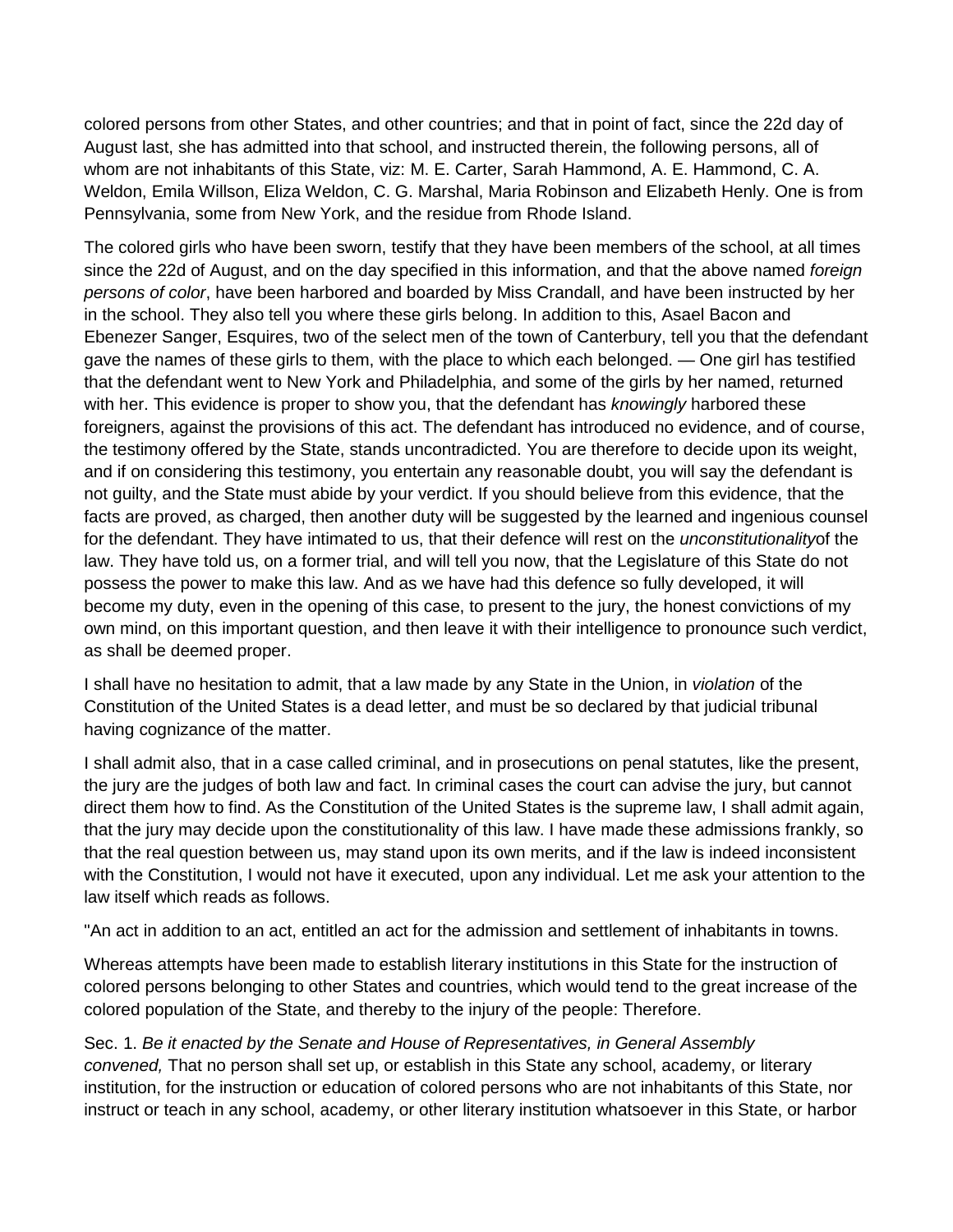or board, for the purpose of attending or being taught or instructed in any such school, academy, or literary institution, any colored person who is not an inhabitant of any town in this State, without the consent, in writing, first obtained of a majority of the civil authority; and also of the select men of the town in which such school, academy or literary institution is situated; and each and every person who shall knowingly do any act forbidden as aforesaid, or shall be aiding or assisting therein, shall, for the first offence, forfeit and pay to the treasurer of this State. a fine of one hundred dollars, and for the second offence shall forfeit and pay a fine of two hundred dollars, and so double for every offence of which he or she shall be convicted. And all informing officers are required to make due presentment of all breaches of this act. *Provided*, That nothing, in this act shall extend to any district school established in any school society, under the laws of this State, or to any school established by any school society under the laws of this State, or to any incorporated academy or incorporated school for instruction in this State.

Sec. 2. *Be it further enacted*, That any colored person, not an inhabitant of this State, who shall reside in any town therein for the purpose of being instructed as aforesaid, may be removed in the manner prescribed in the sixth and seventh sections of the act to which this is an addition.

Sec. 3. *Be it further enacted*, That any person not an inhabitant of this State, who shall reside in any town therein, for the purpose of being instructed as aforesaid, shall be an admissable witness in all prosecutions under the first section of this act, and may be compelled to give testimony therein, notwithstanding any thing contained in this act, or the act last aforesaid.

Sec. 4. *Be it further enacted*, That so much of the seventh section of the act to which this is an addition, as may provide for the infliction of corporeal punishment, be, and the same is hereby repealed."

There are several provisions of this law, which have been entirely misunderstood, to say the least. Upon the face of this statute, *you* will readily see, that it has no relation whatever to those colored persons who *belong* to Connecticut. It leaves all those precisely where they were before the passage mf the act. All negroes, molattoes or other colored persons born in Connecticut, or who have gained a settlement in Connecticut, in any way, are not subject to the provisions of the act, and any person may set up a school for *them*, because they *belong* to this state, and we are not only bound, but are willing to educate them, let the tax be what it may. If other states would do as much, *all* the blacks might be educated.

In the next place, the jury will notice, that all *district schools, all schools established by school societies — all academies and colleges incorporated by this State*, are exempt from the provisions of this act, so that all colored persons where-ever they may belong, foreigners, as well as natives — those coming from other States and other countries, as well as all those who were born in this state, have free access, under this law, to all district schools, academies and colleges within the State.

The only operative provision of the law complained of by the defendant, is, that a penalty is imposed on those of our own citizens, who may harbor, board and instruct foreign blacks *without first obtaining from the civil authority and Select Men of the town, their consent in writing*.

It may be added, if that consent is obtained, then the penalty is removed, and the schools for*foreign* blacks may be kept in any town. This in effect leaves the matter of harboring *foreign*blacks, to the towns themselves. And the subject is left under their control, where it should be. In substance then, this law merely provides, that schools for *foreign blacks*, shall be under the control of a board of visitors,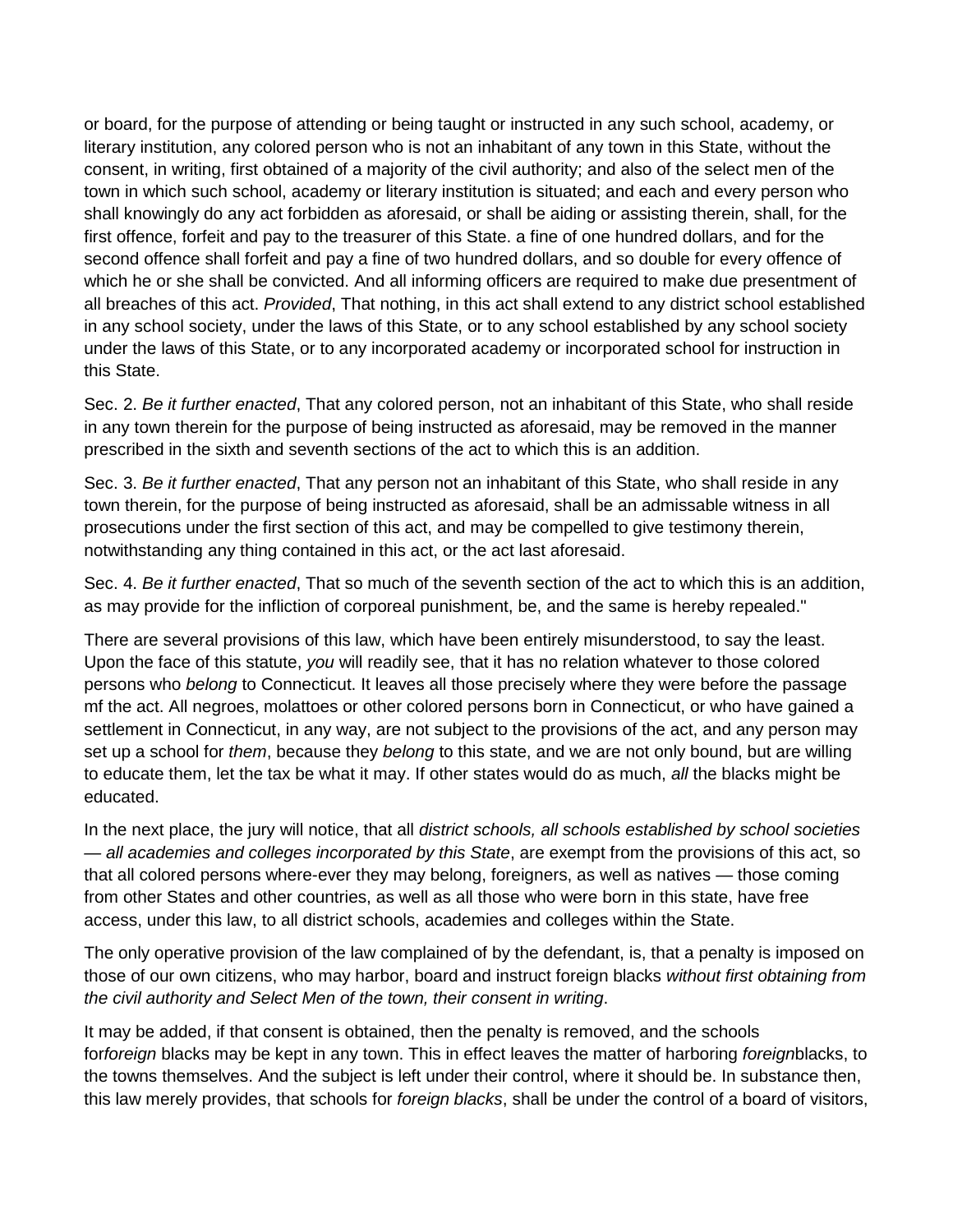and that board is the civil authority and Select Men. Other schools are to be visited and examined, and why not this? — If persons from abroad are to be brought into our State, under the pretence of education, what harm can there be, in creating a board of visitors for that school, as well as for a common district school for the instruction of the children, whose parents live within the State? It is a regulation of the school, and it will be found at some future day, to be a regulation essential to the existence of the State.

This is the law upon which this information is founded, the alleged breach of which, has been proved against this defendant. The defendant by her counsel now tells you, this law is unconstitutional, and therefore void. To sustain this defence the 2d section of the 4th article of the Constitution of the United States is to be brought before you. I will so far anticipate that defence, as to read you this section. It is as follows, viz.

" The *citizens* of each State, shall be entitled to all privileges and immunities of *citizens* in the several States." To shew you that this law of Connecticut does not violate this section of the Constitution, I shall have occasion to call the attention of the jury to three propositions.

I. It is believed by some, that the section just read, has a special reference to the action of the General Government and none whatever, to the laws of a particular State. — That by the laws of Congress, equal and exact justice should be measured out alike to the citizens of all the States, because those citizens are all equally bound to sustain that government, and therefore have equal claims to the distribution of its favors and blessings. Not so with the States. They are sovereign and also distinct governments, having retained all power, not expressly given and imparted to the General Government.

In support of this proposition I can refer you to what was said concerning this section, in the 52d No. of the Federalist, page 267, written by *Mr. Madison*, one of the framers of this Constitution. From his exposition of this section, it would seem that this was a substitute for the 4th article of the *Confederation*, and relates solely to the matters of naturalization which is committed to the Congress of the United States and taken away from the State governments, by the Constitution. But upon this point I will not dwell, because there are other claims which may be presented with more confidence, to your consideration.

II. This law is not unconstitutional, because the State of Connecticut has never surrendered to the General Government its power to regulate schools within its own limits. The same distinguished author, just quoted, page 292, same volume, makes the following just comment upon the powers surrendered, and the powers retained. " The powers delegated by the proposed Constitution, to the federal government, are few and defined. Those which are to remain in the State governments are numerous and indefinite. The former will be exercised principally on external objects, as war, peace, negociation, and foreign commerce; with which last, the power of taxation, will for the most part be connected. The powers reserved to the several States, will extend to all the objects, which in the ordinary course of affairs, concern the lives, liberties, and properties of the people: and the *internal order*, improvement and *prosperity* of the State."

The *internal order* of a State, depends much on *schools* and *education*. Its *internal* prosperity too, may be said to depend mainly upon the regulation of schools. The whole subject requires minute and special care, and would in its details be impracticable by the General Government. It never was imparted to that government. This State, in particular, may boast of its care over education, and its superintendence of schools. It belongs to our early history, and is the foundation of all our glory, that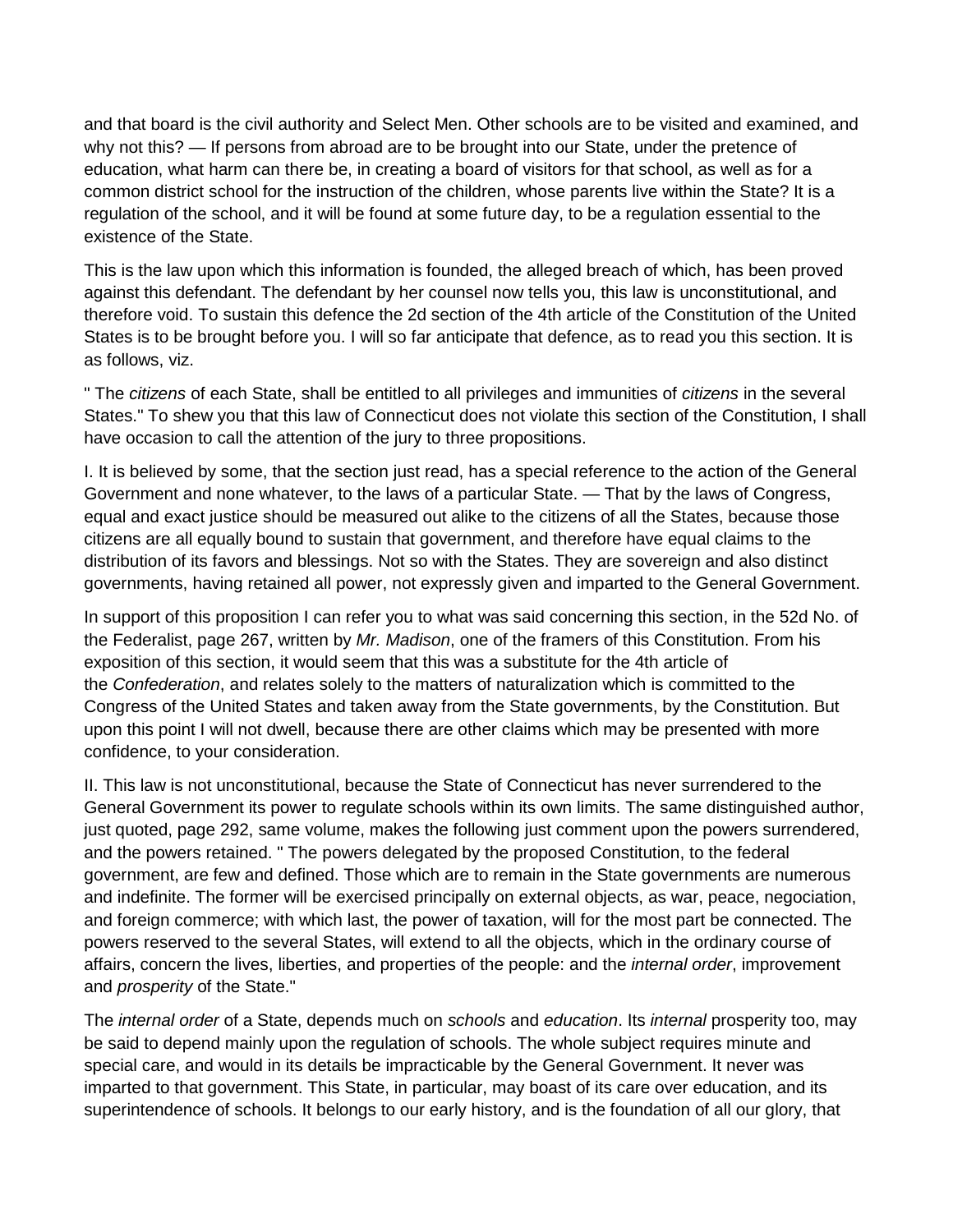our schools have been under the watchful eye, and faithful guardianship of legislative action, and visatorial power of the State. When Yale College, which has been the pride of our State, and from whence have issued so many annual streams of mental brightness, was established, the visatorial power was committed to a board of trustees, a part of wham were composed of legislators, annually elected. The two succeeding colleges, and every incorporated academy, has a board instituted to have a direct power over instructors. Should any of the instructors in these high schools or colleges, attempt to disseminate the principles of immorality, or equally dangerous principles of treason against our government, such men, and such instructors would feel, as they should do, the power of these boards of visitors. The common district schools in every town are required to be visited, and the instructors must be approved of by a board of visitors. And why let me ask, should a school for foreign colored persons, be free from visitation, and subject to no restraint? It would seem to me, of all others, most to require it. Is it not a little remarkable that as early as 1717 the General Assembly of this State passed an act in the following words, regarding schools. "The civil authority, together with the Select Men, in every town, or the major part of them, shall inspect, and they are hereby empowered and directed, as visitors to inspect the state of all such schools, as are by this act appointed to be kept, within said towns from time to time, and particularly once in each quarter of a year, and inquire into the qualifications of masters. And they are to give such directions, as they shall find needful, to render such schools most serviceable for the increase of knowledge, religion and good manners. And if said inspectors or visitors observe any such *disorders*, or misapplications of money, allowed for the support of such schools, as will be likely to defeat the good ends proposed, they shall lay the same before the General Assembly, that proper orders therein may be given." By that act, which continued in force about 80 years, the select men and civil authority were continued a board of visitors, and as we all know, for mere convenience, in the year 1799, visitors elected by school societies were substituted, and now possess the same powers. — The act of last session very properly selects the *ancient board*, for this obvious reason, that there is a two fold interest involved, the existence of schools, and the introduction of foreigners. The select men and civil authority were supposed to be the better board, because the interest of the whole town might be concerned, and as the school societies were often composed of parts of towns, and different towns, the *visitors* would not become as suitable as the *ancient board*. It was their duty under the old law to observe any such *disorders*, as might be likely to defeat the good end proposed, so under this law, if they should observe any such*disorders*, as would tend to disturb the union — the inculcation of any such wicked principles as might hazard the peace of community, the select men and civil authority might withdraw their licence, and leave the person thus treating the government under which they live, to the penalties of the law. Every State in the union has with an uninterrupted course of legislation regulated *their*schools, And this is surely the first instance of calling in question the validity of *school laws*, whatever they may have been. This long course of legislation is to my mind, high evidence, that the subject of schools and education was left entirely to the States.

I will lay before you the laws of Massachusetts on this subject. These laws are collected by Dr. Dwight, and you will find them in the 4th volume of his travels, page 503, with very appropriate comments. " All instructors of the university, colleges, academies, and schools, and *all private instructors* are required to take dilligent care, and exert their best endeavours to impress on the mind, of the children and youth, the principles of piety, justice, and a sacred regard to truth, *love to their country*, humanity and universal benevolence, sobriety, industry and frugality, chastity, moderation and temperance, and all other virtues, and to shew them the tendency of these virtues to secure the blessings of liberty, and the tendency of the opposite vices to slavery and ruin. The select men were to determine the qualification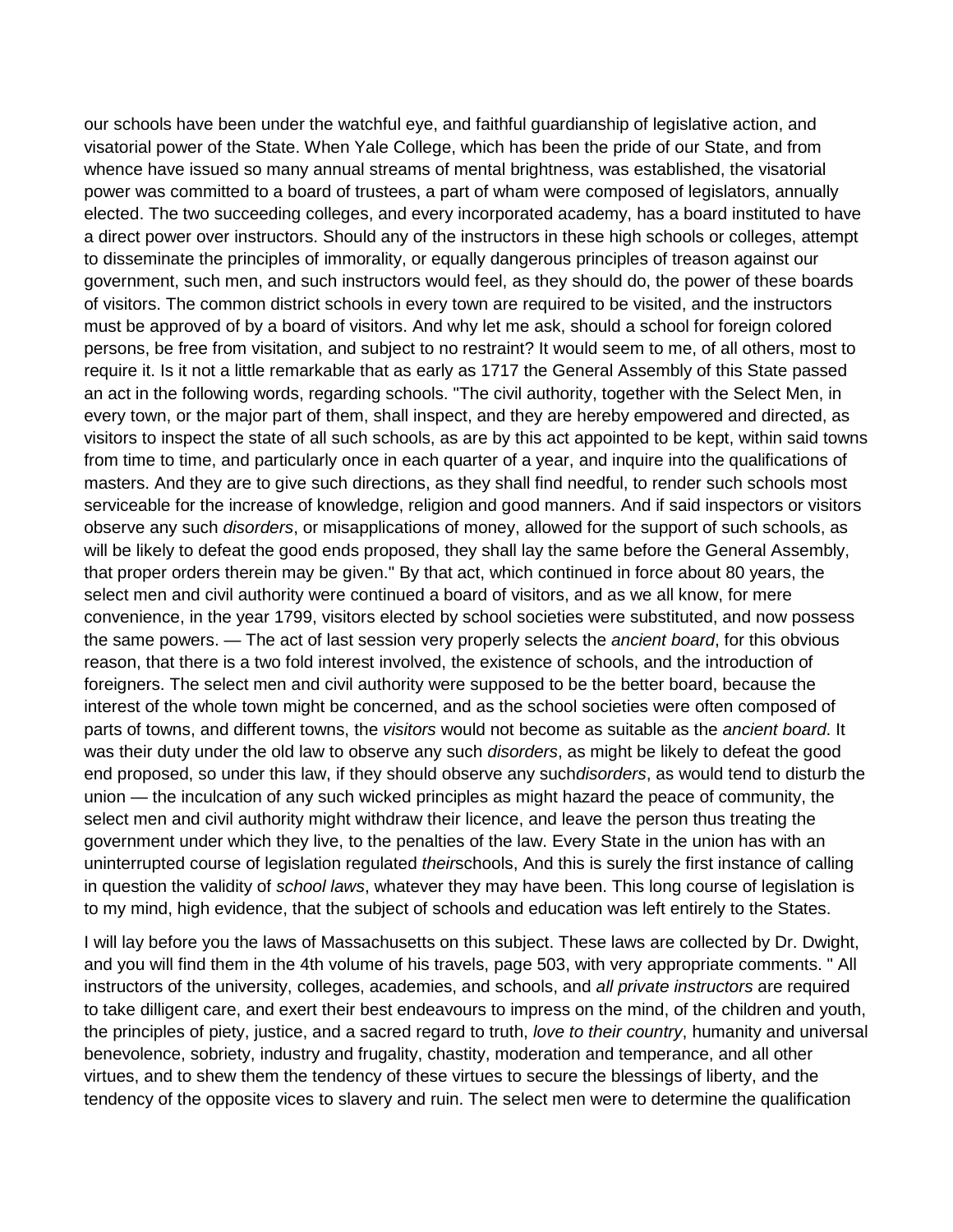of masters and also those which fit children to enter into the grammar schools. Districts to forfeit from 10*l* to 30*l* if they did not comply. With respect to other schools [private] not contemplated in these provisions, it is enacted that no person shall be a master or mistress of any school, and keep the same without obtaining a certificate, as in other cases, under a penalty of 20 shillings. The duty of every master and tress of every private school is made the same as the public schools. It is further enacted, "if a person who is not a citizen, shall keep a school in the Commonwealth for one month, he shall be subjected to a fine of 20*l*." Grand jurors are diligently to inquire and presentment make of all breaches and neglect of the act.

By these laws you will perceive, that it has been the policy of Massachusetts to put all her schools, both public and private, under the superintendence of the board of select men. And they go so far as not to allow any but *citizens* to instruct their schools.

In Connecticut, education has been our pride and boast. We are small in territory but rich in science. All our strength and glory consists in the superior advantages of education to our inhabitants. We have a school fund, provided by the wisdom of the State, amounting to one million eight hundred thousand dollars, the annual interest of which, is distributed to all classes, rich and poor — black and white, belonging to our State, We have colleges, and academies scattered over the State, in greater perfection than any other State, or country on the earth. And why is it, that Connecticut has been so distinguished for education? The answer may be found in your Statute Books, from the earliest settlement of the colony. *Connecticut has kept her schools under strict visatorial power.* Why is it that our inhabitants are peaceable and moral? It is because our *schools* are under strict discipline, and when *disorders* — or bad sentiments are promulged — or treasonable doctrines are attempted to be thrown into the minds of youth, to poison and destroy them, then the visatorial power is put in requisition, and all is made right. What necessity is there, that *colored persons* from the West Indias, or Slave States, should be educated here and not have their instructors subject to the same care and inspection as the children of those who inhabit the State? If there be any such necessity, let it be shown to us.

In closing what I have to say on this topic, I do claim, that Connecticut, or any other State in the Union may enact such laws regarding education as their wisdom and prudence may dictate, and their laws will be binding upon the people.

III. There is yet a more important consideration. Should either or both the preceding propositions which I have presumed to advance, in support of this cause, be held untenable, then I have another, upon which I can look with great confidence, and which I feel justified in submitting to an enlightened Court and an honest Jury, whose love of our common country, and the honour of our native State, will secure to me a patient and candid hearing.

You will perceive that this law is assailed, because there is another law above it, in these words — "The *citizens* of each State shall be entitled to all privileges and immunities of *citizens* in the several States."

We are told on this trial, and you are called upon to decide, that persons of color are *American citizens*, within the meaning of this section of the Constitution, and therefore a law of Connecticut, which requires that schools set up for *coloured persons*, not inhabitants of this State, without the consent of the board named in that act, is a violation of this Constitution. I am willing to meet this argument at the threshold, and, without evasion, answer it in such manner as shall be satisfactory to the court and jury.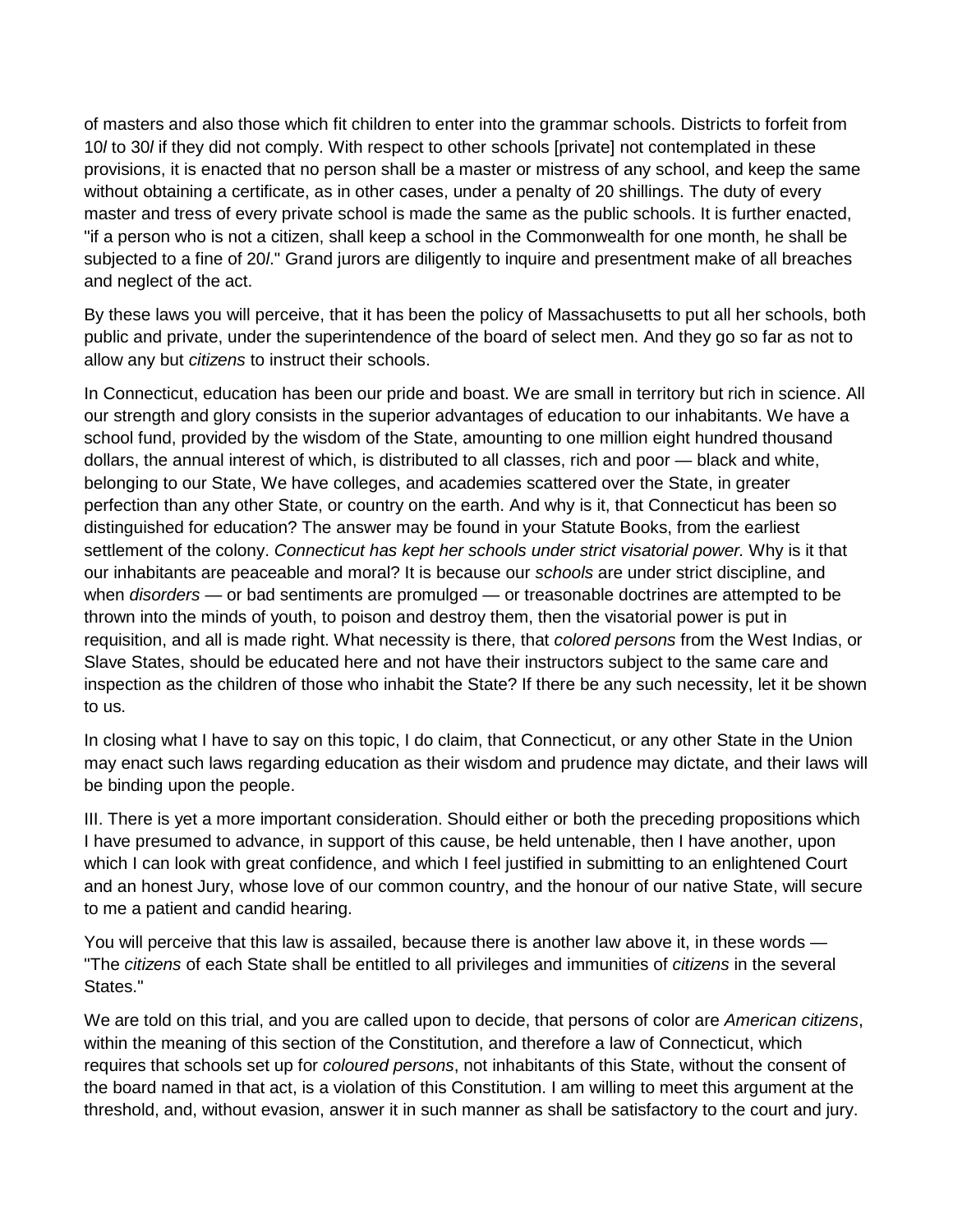*Coloured persons are not citizens*, within the meaning of that term, as technically used in the Constitution. The gentlemen bring us to the construction of this section, and this single term*citizen*, and would have the case turn upon that point. I am content that it should be so, and will now proceed to show you why I shall ask you to come to a different result. We must go back to the period when the Constitution was framed, and take into consideration the circumstances and condition of the country, the different races of men, and their conditions, and looking through the whole instrument, call to our aid also, such other cotemporaneous acts, as might have existed, then we may derive the true construction, and the only construction to be given to the term. It is quite immaterial how that term may have been used upon other occasions, or how it may be understood in common parlance at the present day. The real question is, what did the framers of the Constitution mean, when they said in such concise and emphatic language, " the *citizens* of each State shall be entitled to equal privileges and immunities of citizens of the several States"?

From a thorough examination of this question, I am brought to the irresistable conclusion, that at the time when the Constitution was formed, it was very far from the intention of those members of the Convention to include *blacks* under the term *citizen*. This may be proved by the *acts of Congress* — by the *Constitutions of most of the States* — by the *course of legislation* adopted and uninterruptedly pursued by the States, since the adoption of the Constitution, and by *judicial decisions*.

Soon after the government was formed, under the new Constitution, Congress began to legislate, and in 1790, that Congress being composed of several of those who framed the Constitution, in carrying into full effect that provision which directs Congress to "establish a uniform rule of naturalization," passed their first act on this subject, to make *American citizens out of aliens*. This precise and technical language is there used — "Any alien, being a free *white person* may become a citizen by complying with the requirements after named." In the law of 1795, the same language is used. "A free *white person* may become a citizen." Similar laws were passed in 1798 — in 1802, 1813, and in 1824, without the least variation of phraseology. It will be a given point, that a *foreign* black person cannot be naturalized, so as to become a*citizen*; and let him reside in what state he may, such person can never enjoy equal privileges and immunities with the white citizens. Any *white* person coming from a foreign country, can be made a citizen by naturalization, but a *black one cannot*. Here is clearly and undeniably a distinction of colour; but here the argument on the other side will present to the understanding of every man this gross absurdity. A black person arrives from Cuba, and makes application for naturalization, for *he* wishes to become a *citizen*. He is denied this right on account of his color. The law is so, and he never can become a *citizen*. This person has a child born here, of the same colour, and according to the claims on the other side, this black child is a *citizen* of the United Staten because of his birth! Congress were however not mistaken when they supposed the spirit of the Constitution gave to *white* persons alone the right of citizenship.

In all subsequent laws of Congress, no colored person can be in any way engaged in transporting the mail, or in the management of the post office concerns. Many consider it a privilege and an immunity too, to transport the U. S. mail. It gives employment to many persons — it supports many families, and yet a person of colour, however honest or capable, is cut off from all these employments, and upon what ground? Because of his color. Surely Congress ought to make laws giving equal privileges to all American citizens. Upon the ground claimed in opposition to the Connecticut law, these laws of Congress are unconstitutional, and notwithstanding their provisions, a black man may maintain his rights to these privileges before a court of justice!!!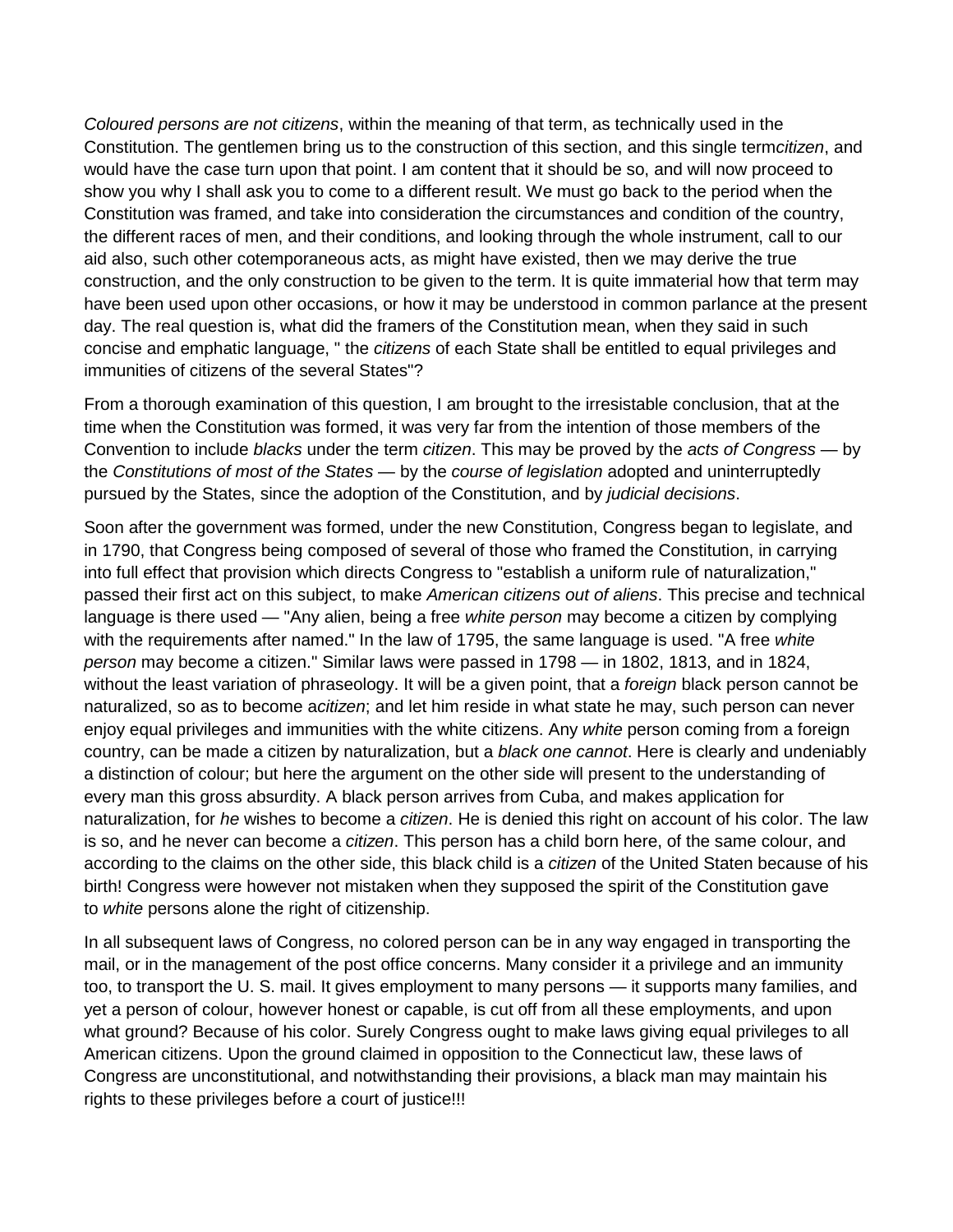Chancellor Kent settles this question beyond cavil. Vol. 9, page 72. "The act of Congress confines the description of aliens capable of naturalization to 'free white persons.' I presume that this excludes the inhabitants of Africa and their descendants; and it may become a question, to what extent persons of mixed blood, as mulattoes, are excluded, and what shades or degrees of mixture of color disqualify an alien from application for the benefits of the act of naturalization. Perhaps there might be difficulties also as to the copper-colored natives of America, or the yellow or tawny race of Asiatics, though I should doubt whether any of those were 'white persons,' within the purview of the law. It is the declared law of New-York that Indians are not *citizens*, but distinct tribes, being under the protection of the government, and consequently never can be made citizens under the act of Congress."

The Indians of America were born upon the soil we now possess — they are *native men* — they were the proprietors of this whole country, now occupied by white men — end of all others, if birth alone made and constituted *citizenship*, it ought to be yielded to the Indian. If we owe a debt to the Africans, how it that obligation swelled to the Indians, when we view the remnants of those mighty nations, who have been driven away by the power of civilization and arms?

And yet, the defendant's counsel must admit that Indians are not citizens. They are not such within the meaning of that term, in the Constitution, and as Chancellor Kent says they cannot be made such. And why? The answer is obvious; they are *persons of color*. This term "citizen" was adopted by the Americans, because they used to be denominated *King's subjects*, and when they declared themselves free of the King's power, they adopted the Roman appellation American "*citizen*." That proud term means something more than a slave — it means a white man who can enjoy the highest honors of a republic, the privilege of choosing his rulers, and being one himself.

I prove my position also, by the Constitutions of the several States, enacted by the highest tribunal, the sovereign people. In many of these Constitutions it will be found that a difference of color is maintained. I am not now on the question of whether this is morally right or morally wrong, but only proving by these facts, what has been the uniform Construction of the term "*citizen*" since its use in the constitution.

This evidence will be so satisfactory, that you cannot fail to see, when you have nullified the law of Connecticut, as the defendant claims you should; your work is but just commenced. Your own State Constitution must be the subject of destruction. You must put your hand upon that also, and tear out of it so much as shall prevent colored persons from enjoying equal privileges and immunities with you. We shall all admit that the elective franchise is an "immunity and privilege," of the highest grade — it is *one* which all seek for, and find it necessary to attain in a free government, before its honors can be enjoyed.

By the Constitution of Connecticut, none but a *white male citizen* of the U. S. can be admitted an elector. This is the language of the Constitution. It is further provided in our Constitution that "no person who is not an elector of this State shall be eligible to the office of Governor. Should any one tell you, as we heard boastingly on the former trial, that "a black man had the same right to be Governor of the State as the white man," I would say in reply, this must be an assumption against the Constitution. Members of the House of Representatives must be *Electors*, and therefore colored men cannot be representatives.

I will call your attention to the provisions of other Constitutions.

*Delaware*. The Constitution of this State, is that in "elections every free *white* male citizen shall vote."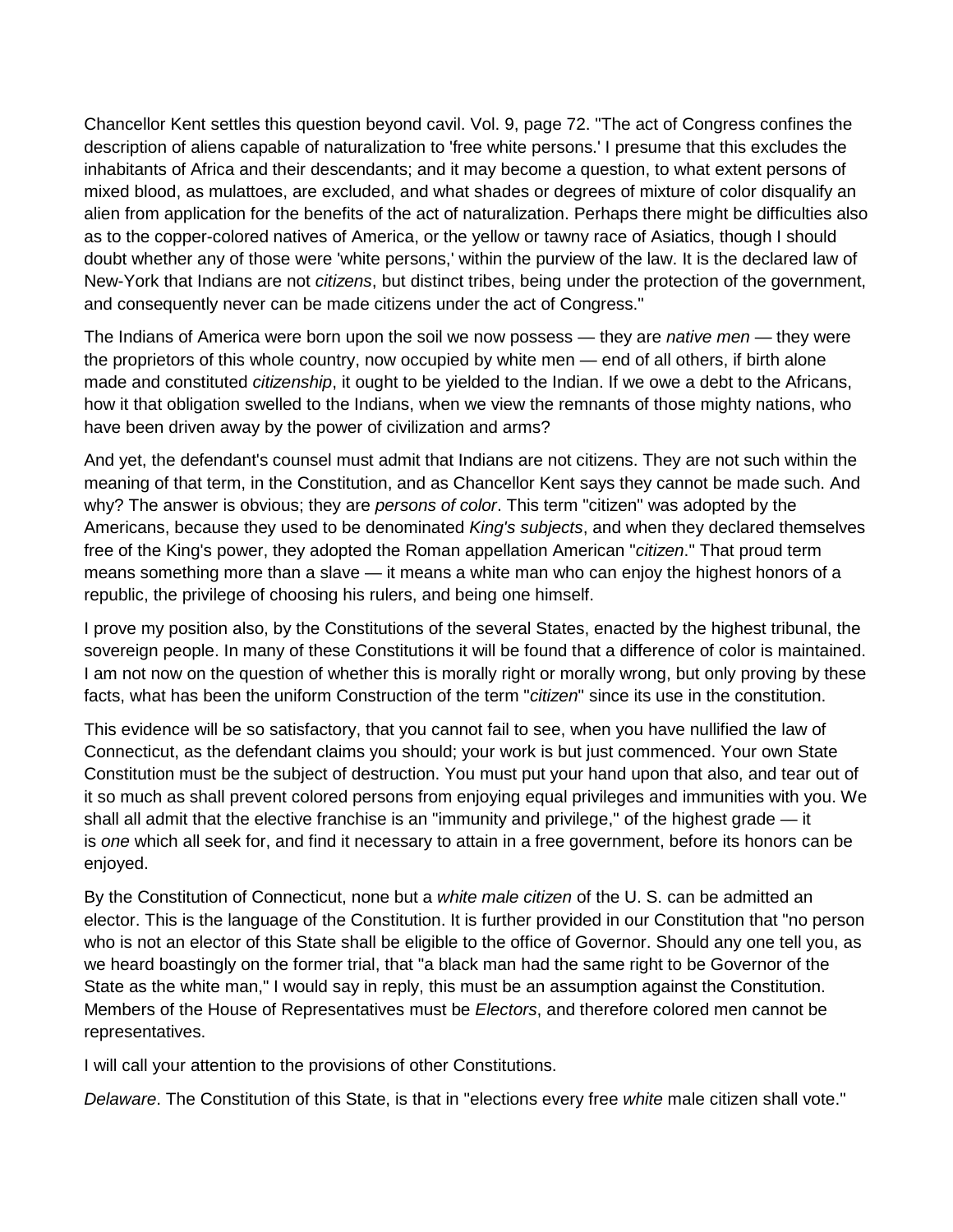*Maryland*. "Every free *white* male *citizen* shall vote."

*Virginia*. "Every *white* male *citizen* of the Commonwealth, resident therein, shall vote."

*South-Carolina*. Every free *white man* may vote, &c.

*Ohio*. "All *white* male inhabitants" shall vote.

*Louisiana*. "Every free *white* male citizen of the United States" shall have right to vote.

*Mississippi*. "Every free *white* male person" shall vote, &c.

*Illinois*. "All *white* male inhabitants" shall vote. And "all *white* male inhabitants, resident at the adoption of the Constitution of Illinois, had right to vote on that question.

*Alabama*. "Every *white* male person" shall vote.

Indiana. "Every *white* male citizen of the U. S." may vote.

In all these States, and perhaps some others, constitutional provisions have cut off the black man from all participation in the affairs of government.

*Rhode-Island*, has defined the qualifications of freemen, and among those qualifications, a man must be *white* to become an elector.

In the State of New-York, a singular distinction of this matter of color is maintained. A *white* man is admitted to vote, without property, while the colored man is excluded, unless he shall have in real estate actually taxed, the value of \$250.

From this mass of evidence, it must be manifest, that every one of these constitutional provisions is void, if colored persons are "*citizens*" within the 2d section of the 4th article of the Constitution of the U. S. And in that event every black man, and every mulatto would have a right to call them up for adjudication, on a writ of mandamus, that he might be made an *elector*, and so be in the way to be made a Governor or Judge, or Representative or Senator.

Gentlemen of the Jury — Your verdict is to do more than might be supposed in the first instance. You would not only nullify the law of Connecticut, and its sacred Constitution, but you would also afford an example for other States; nay, you would teach them by your solemn decision, that their laws and Constitutions were only dead letters. Do you regard the institutions of government, and the stability of those institutions as blessings, then I would conjure you to begin no such work — set no such example — presume to walk on no such dangerous ground, least its foundation sink beneath your feet, and plunge your country in inevitable ruin.

I will now endeavour to shew that the Legislatures of the several States, have by *their* solemn acts, put the same construction on the *section* in question, as I claim to be just. Some of these will relate to persons of color, others will relate to white persons who belong to *other States*, and come to participate in State privileges, and others still, will apply to distinct classes of unquestionable *citizens*. I shall consider these at the same time, for the purpose of shewing that distinctions are, and ever have been made, between *citizens* that State and those of another State, as well as between white persons and persons of color.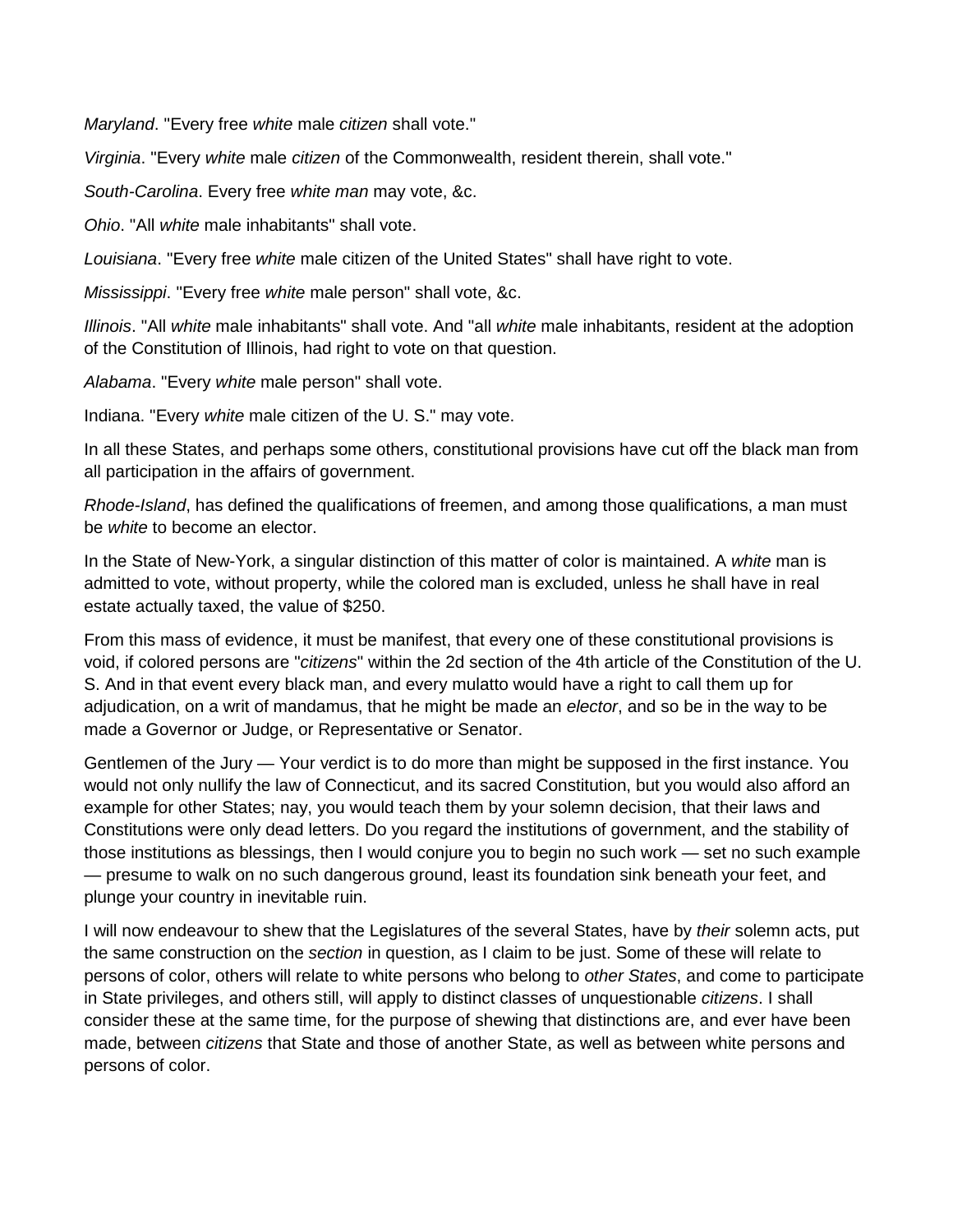If persons come from other States into this, they shall enjoy equal privileges with us, *subject, nevertheless, to such limitations, as the good of the whole may require*.

In Connecticut persons who come from other States, and who are not inhabitants of this State, may be warned to depart, and may be *removed*. Persons entertaining them, or leasing property to them, incur a penalty.

By an ancient law of the State now in force, and re-enacted since the Constitution, if a person comes here *from any other State*, and seeks to recover a debt or maintain an action to recover his rights or redress his wrongs, *he* cannot do it, nor step into any court of justice, until he shall persuade some *inhabitant of this State to be his bondsman*.

A person coming from another State, cannot maintain a petition for divorce, until a residence of three years shall have been had in this State. A person not born here, and coming from any other State, can never become an elector or vote in town meetings, except on entire different qualifications required of citizens of our own State. A citizen of Connecticut may become an elector, in the town where he lives, the next day after he shall be 21, having performed military duty, or having paid a State tax on a single article of property of the smallest value, while a person from any other State must have owned, and actually possessed \$336 dollars value in real estate, and have resided within this State one year. Here is a vast difference, but public good requires it should be made. These laws are upon the same principles the laws of licences to physicians, lawyers, taverners, surveyors and retailers. All men have natural rights to pursue such business as their own ingenuity may suggest, but public policy requires that guards be thrown around them for public good — that restrictions be laid upon them for the general welfare.

The foreman of this jury, an eminent man in his profession, has a natural right to practice physic, but the law is so, without a licence, he can never recover his debt. A man may be well informed in the profession of the law, and may have the same natural right to pursue that business, as one of these foreign blacks has to go to the defendant's school, yet he cannot do it. Public policy requires that the Court should give him licence.

This is the case with regard to numerous articles of commerce, which you cannot send to market without an inspection. Although by the Constitution, Congress has power to regulate commerce, yet every State in the Union has its inspection laws, upon these very articles of *commerce*, for the general good of the whole. By the laws of Rhode-Island, persons who have gained no settlement there, may be removed. So also in Massachusetts. The instances have not been unfrequent, of the removal of persons from one State to another, by process of law.

In the State of Rhode-Island I have noticed at *unsuitable* persons shall not gain a settlement, cannot hold real estate without licence from the Town Council, and these persons may be removed, leaving it to the Town Council to say who are "unsuitable" persons.

Bad houses shall not be kept by free negroes — they may be broken up, and the owners bound out, by the laws of Rhode-Island. According to the modern doctrines of equality, this law would be unconstitutional, for there is no such law for the "white citizen." By the same laws intermarriages between white people and negroes are declared void, and the person celebrating any such marriage, shall forfeit \$200. The laws of Massachusetts also render void such marriages. If a citizen of Connecticut, being a white man, should go to Rhode Island, and fall in love with a black woman, and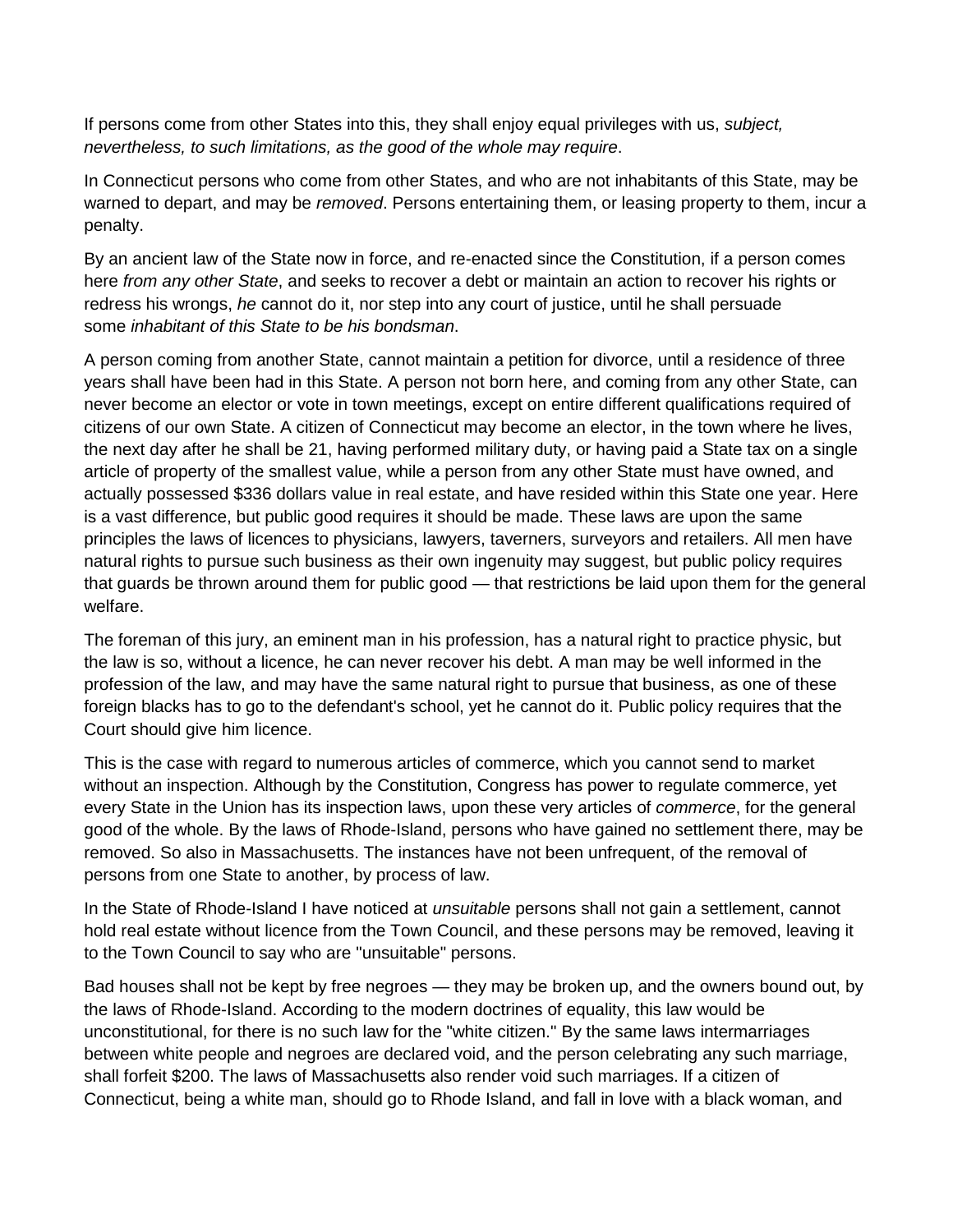take her before a magistrate, and claim his "*privilege*" or insist upon his "immunity," on being denied, I see not but this minister might be brought up before the U. States Court, and compeled to marry the loving pair notwithstanding this law of Rhode Island.

There are numerous other legislative enactments, emanating from the States, which I might bring before you, but I have already trespassed too much upon your patience.

I have said that the position we assume, could also be maintained by a judicial decision. Allow me to refer you to that case.

It is reported in the 4th of Washington's Reports, page, 37l. *Corfield* vs. *Coryel*. It is a case in principle exactly similar to the one on trial. Indeed the Connecticut law is almost a copy of the law upon which that case proceeded. You will allow me to be minute in the report of this case. The Legislature of New Jersey passed the following Act. "That it shall not be lawful, for any person, who is not, at the time, an actual inhabitant, and resident in the State of New Jersey, to take or gather clams, oysters, or shells in any of the rivers; bays or waters, in this State, on board of any canoe, flat, scow or other vessel, not wholly owned by some person, inhabitant of, and actually residing in" [New Jersey.] Every such person offending herein, shall forfeit the sum of \$10, and shall also forfeit the vessel.

The next section provides for the condemnation and sale of the vessel.

After this law of New Jersey was enacted, *Corfield*, the Plaintiff, an inhabitant of New-York, sailed his vessel into one of the bays of New Jersey, and was there found, taking oysters. The defendant seized the vessel, and sold it under the act of New Jersey, as forfeited, and the plaintiff brought his action before the Circuit Court, of Pennsylvania, for damages. On the trial of that case, the plaintiff claimed the law to be in violation of the 2d section of the 4th article of the Constitution, in the same manner as will be claimed here. Judge Washington pronounced the opinion of the Court as follows.

"The 2d section of the 4th article declares, that the Citizens of each State shall be entitled to all privileges and immunities of citizens in the several States. The enquiry is, what are the privileges and immunities of citizens in the several States? We feel no hesitation in confining these expressions to those privileges and immunities which are in their nature fundamental, and which have at all times, been enjoyed by the citizens of the several States, which compose this Union, from the time of their becoming free, independent, and sovereign. What those fundamental principles are, it perhaps would be more tedious, than difficult, to enumerate. They may however be all comprehended under the following general heads; protection by the government; the enjoyment of life and liberty; with the right to acquire and possess property of every kind,; and to pursue and to obtain happiness and safety; *subject, nevertheless, to such restraints as the government may justly prescribe for the general good of the whole*.

"The right of a citizen of one State to pass through, or to reside in any other State for the purpose of trade, agriculture, professional pursuits, or otherwise; to claim the benefit of the writ of habeas corpus; to institute and maintain actions of any kind in the Courts of the State; to take, hold, and dispose of property, real and personal; and an exemption from higher taxes or impositions, than are paid by other citizens of the State; may be maintained as some of the particular privileges and immunities of citizens which are clearly embraced by the general description of privileges deemed to be fundamental, to which may be added, the elective franchise, as regulated and established by the laws or Constitution of the State in which it is to be examined. *But we cannot accede to the proposition, which was insisted on*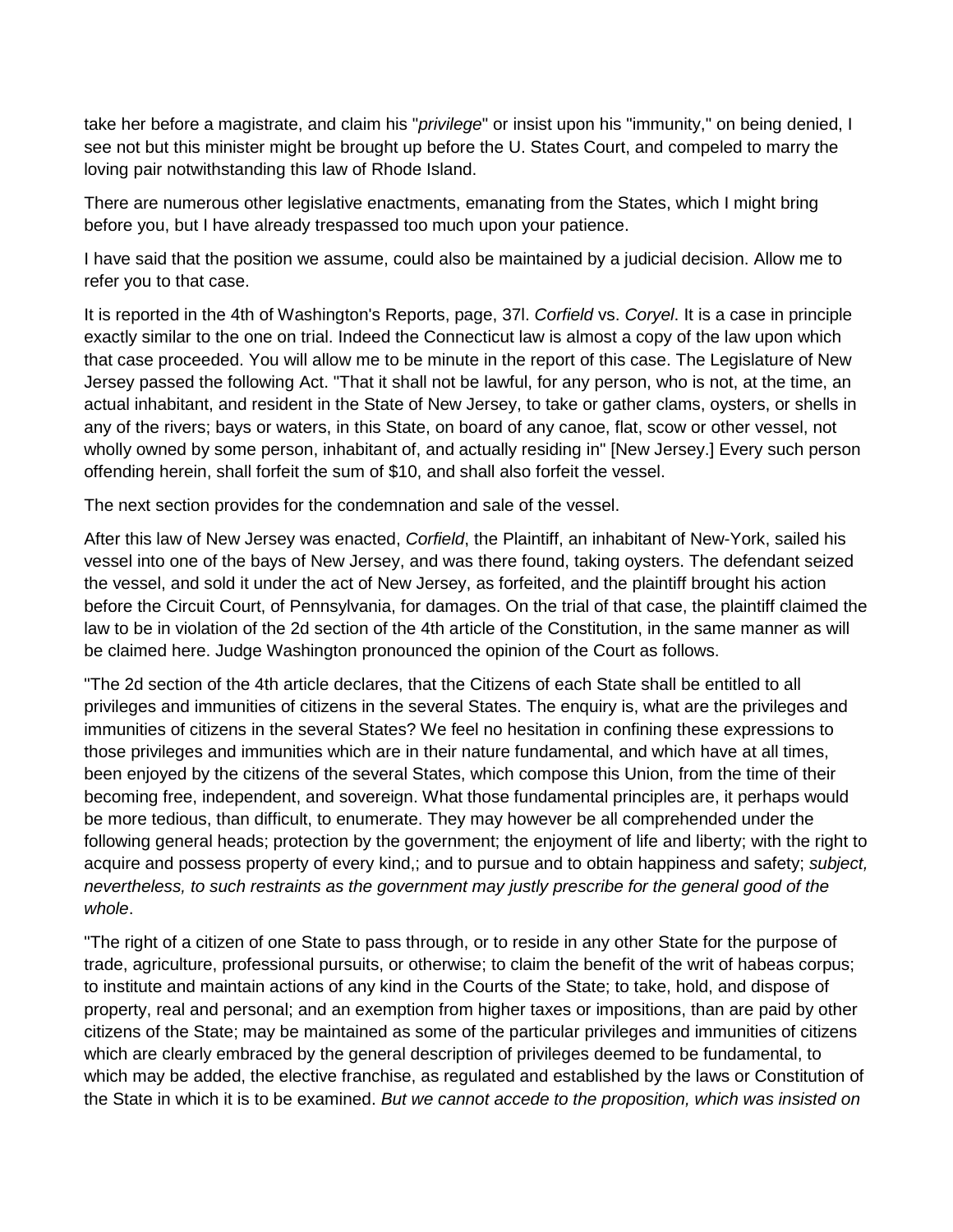*by the counsel, that under this provision of the Constitution the citizens of the several States are permitted to participate in all the rights which belong exclusively to the citizens of any other States merely on the ground that they are enjoyed by those citizens.* Much less, that in regulating the common property of the citizens of such State, the legislature is bound to extend to the citizens of all the other States, the same advantages as are secured to their own citizens."

This decision is made by a very learned Judge, and it is entitled to great weight. I think it determines this case. Even if we were to yield one strong point here, that colored persons are not citizens, we then have the authority of this case, that the section will not warrant the construction claim by the other side.

Judge Washington says, that he cannot accede to the proposition, that under this provision of the Constitution the *citizens* of the several States, are permitted to participate in *all* the rights which belong to the citizens of particular States, merely on the ground that they are enjoyed by those citizens. And so you will say, should it be claimed otherwise. These privileges and immunities may be enjoyed, but this learned Judge adds, "they must nevertheless be subject to such restraints as the government may justly prescribe for the *general good of the whole*.

Now all the restraint imposed in this case, is for the instructor setting up the school, *first to obtain in writing, the consent of the civil authority and selectmen of the town*. This surely is for the general good of the whole, and is indeed a provision which in a very few years may be necessary to our political existence.

Sure I am, if the establishment of a school embraces any *good* object, the licencing board provided by the act, will readily give their consent — but if it be for a bad object — a dangerous scheme, then the board ought to deny its licence, and thus check the progress of immorality. This restriction is no more unjust than the restriction imposed upon an ordinary district school. It places both within the power of the visitors in the one case, and the selectmen and civil authority in the other. Let it be remembered, that no individual can instruct a district school in Connecticut, according to the law long established, unless he shall obtain a certificate in writing from the board of visitors. Is this law unconstitutional? Let this question be answered.

Should it be pressed upon you, that the defendant in this case must not be convicted, because black men, the sons of Africa, served in the war of the revolution, and many of them are now receiving at the pension office, the bounty of the government, you will allow me to say. this is fallacious indeed, and would never be urged for any other purpose than to mislead and deceive the honest and unsuspecting. It is mere finesse. True, some of the black men were soldiers — they served with fidelity — but you well remember that there is no State in the Union which does or can subject a black man to military duty. They are, and ever have been exempt. By the law of Congress of 1792, they are exempts, because they were not citizens. By all the colony laws, it was the white man alone, who was compelled to perform military duty — who was compelled to defend his country. Those were volunteers in that war, but *that* never made them citizens. The Hessians, the French, as well as the Africans were volunteers in that glorious cause, but who ever before supposed, that services of this sort made them *citizens*. I "*scout the idea*," and send it back to him who gave it utterance.

The *Declaration of Independence* has been quoted to sustain the argument, but go back with me, and see whether that declaration will not disprove the proposition. When was that declaration made by *whom* was it signed — and against *whom* did it speak? It does say that "*all men are created equal*." But who does not know, that on the 4th of July, 1776, every Colony or State tolerated slavery — they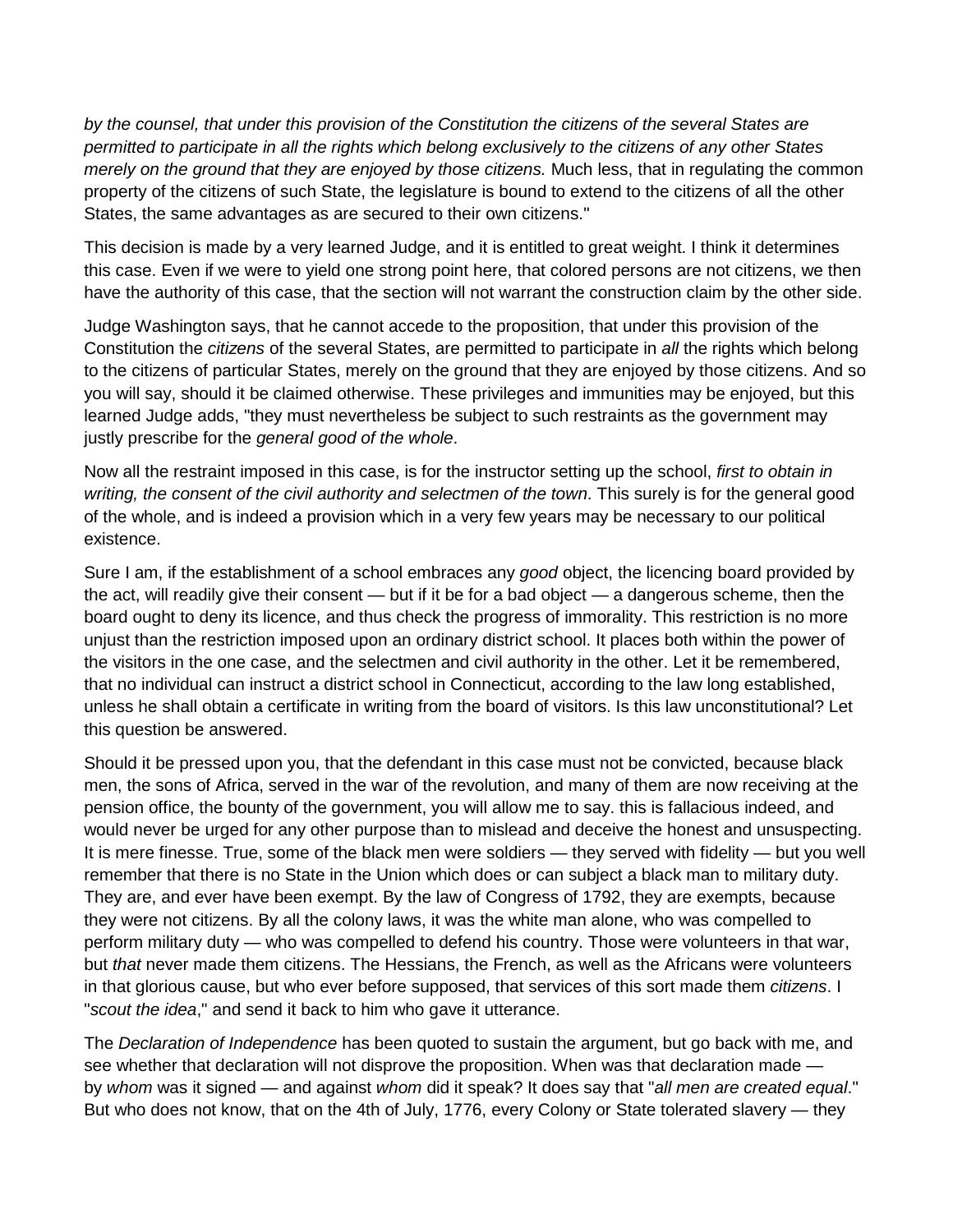had laws to hold their slaves in bondage. Still more, perhaps every signer of that declaration, was himself a *slave-holder*, and that declaration did not dissolve those bonds, nor break up the fetters of slavery. The *object* of that declaration was a dissolution of their connection with a *foreign government*. — The tyranny of Great-Britain — the misrule of a king, and the oppression of a corrupt ministry, were to be thrown off. — *These* were the evils complained of, and the declaration of Independence applied to *those evils*, and those alone. — Hence you see, that there ever has been in this country, a marked difference between the black and the white men. There is still that difference, and it is impossible to do it away. Those who claim to be the *exclusive philanthropists* of the day, will tell you this is prejudice. I give it no such name. It is entitled to no such appellation. It is *national pride* and *national honour* which mark this distinction. The white men were oppressed and taxed by the king — they assembled in Convention, and at the peril of their lives declared this *white nation* free and independent. It was a nation of *white men*, who formed and have administered our government, and every American should indulge that *pride* and *honor*, which is falsely called prejudice, and teach it to his children. Nothing else will preserve the *American name*, or the *American character*. Who of you would like to see the glory of this nation stripped away, and given to another race of men? Give up this distinction, and you part with all which makes the name of an American our pride and boast. Injured Africa, it is said, calls for your verdict of acquittal in this case. Those who make this appeal, seek only to move your passions. This is not the way to heal the wounds which have been inflicted on Africa. This is not the method to redeem Africa. There is a better mode. As patriots you are not called upon to abandon your own country for Africa. Let your brethren of the South return their slaves to their own native land. Nothing is wanting but the means, and if the abolitionists would take half the pains to obtain the means they now do to retard the progress of benevolence, much would be done. Instead of aiding in this mighty work of preservation — of saving our own country, and redeeming Africa, there is a class of men, even in New-England, who would prefer to have the slaves loosed from their chains and brought to Connecticut, in such manner as to overwhelm our own inhabitants. We deserve no such visitation, and shall never submit to it, so long as we are free. Connecticut was the second State in the Union to rid itself of slaves, and now shall she lay down, and quietly behold the flood of emigration which must pour in upon us, when the gates are thrown open? The present is a scheme, cunningly devised, to destroy the rich inheritance left by your fathers. The *professed* object is to *educate* the blacks, but the *real* object is, to make the people yield their assent by degrees to this universal amalgamation of the two races, and have the African race placed on the footing of perfect equality with the Americans. If this be not so, why are the leaders of this scheme so anxious to withdraw their black scholars from excellent schools in the city of New-York, where they belong, and force them upon Connecticut, in violation of our law, placing them at the same time, at a school inferior in every respect to those in their own city? This small cord is first to be sounded, a larger one will next vibrate. There are now seven valuable schools in the city of New-York, located at convenient places — provided with able teachers — books and apparatus of every kind, and at this moment vacant places for more than three hundred scholars — where they can be educated *free*, if they choose, if *education* be their object. But this does not serve the purpose. There is something else needed beside an education. This, they can have at home.

Those men with their millions, are willing to withdraw pupils from such schools and send them here, perhaps, because their own particular tenets can be the better inculcated here. This is but an experiment, and should it succeed, then every town in this State will be liable to be visited in the same way. This is not the case of the town of Canterbury alone, against Prudence Crandall, the mere nominal defendant, put forward by others, whose machinations would disturb the tranquility of this whole nation,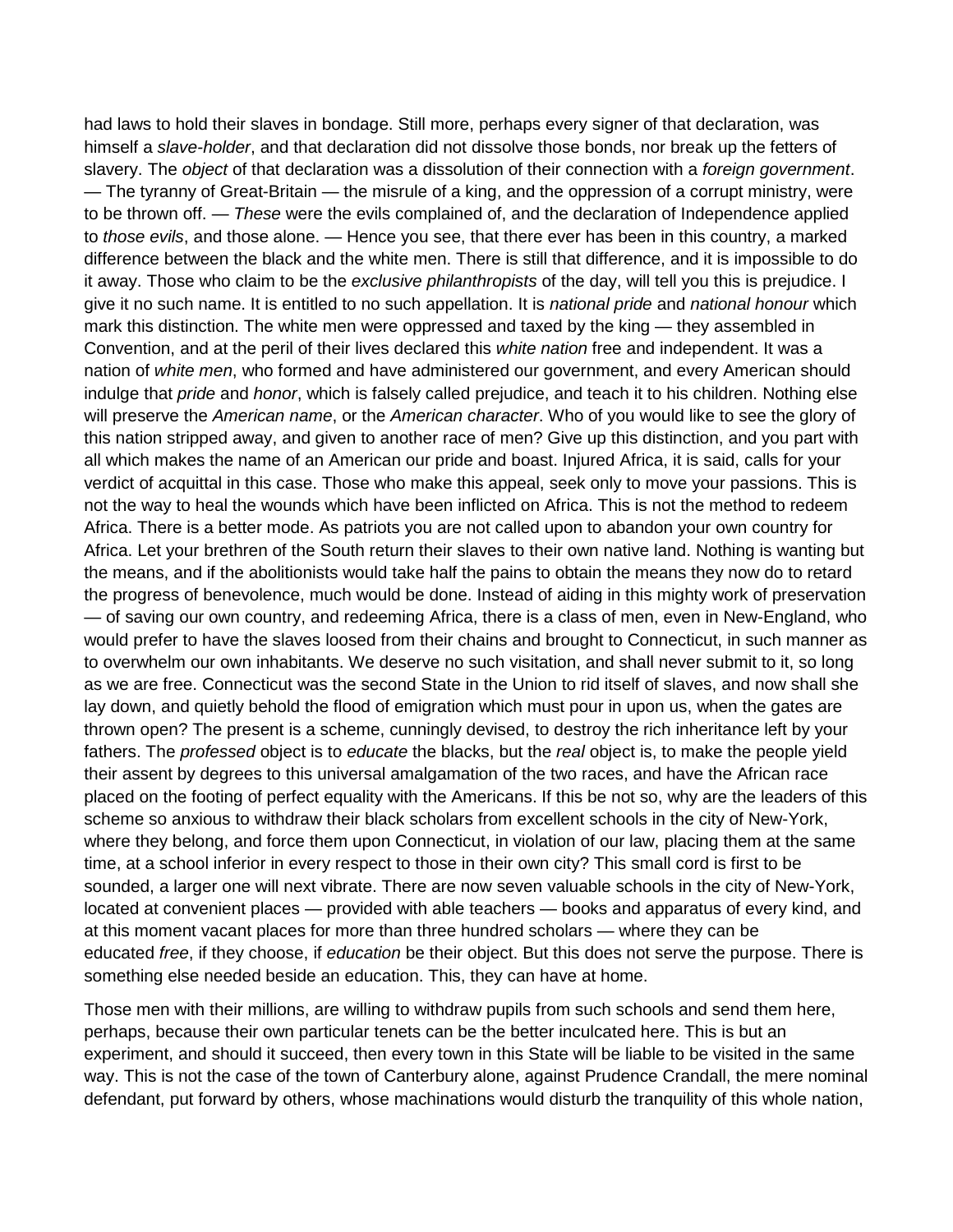but it is *the case* of the State of Connecticut, and every town, however remote, and every citizen, however unconcerned, has involved in it, a deep interest. Let the law be pronounced unconstitutional, by this high tribunal, and a corresponding school for males will be immediately established in some other town. This will compel the white children of these towns to be sent abroad for education, and, in the end, it will drive from these towns their valuable inhabitants. In a very few years the evil will be spread over the State. The law in question is made for the preservation of the State. Public policy demands it. The existence of the State requires its faithful execution. Its resistance is only for the purpose of sowing the seeds of disquiet at the South, and let it not be said, that a Jury in Windham county, commenced the work of dissolving the Union. I leave this case in your hands, trusting that you will return a verdict which shall do honor to yourselves and your country.

## **CHARGE.**

"This is an information filed by the Attorney for the State for the alledged violation of a Statute law, passed by the General Assembly, at their last session, relating to inhabitants; the preamble to the act, embracing the reasons for the law. It reads thus:

"Whereas attempts have been made to establish literary institutions in this State, for the instruction of colored persons belonging to other States and countries, which would tend to the great increase of the colored population of the State, and thereby to the injury of the people; Therefore it is enacted that no person shall set up or establish, in this State, any school, academy, or literary institution, for the instruction or education of colored persons who are not inhabitants of this State, nor instruct or teach in any school, academy, or literary institution, or harbor or board, for the purpose of attending or being taught, or instructed in any such school, any colored person not an inhabitant of any town in this State, without the consent, in writing, first obtained of a majority of the civil authority and select men of the town where such school is situated, on penalty," &c.

It is alleged in this information, that since the 22d day of August last, to wit, on the 24th day of September 1833, the defendant has wilfully and knowingly, harbored and boarded colored persons not inhabitants of the State, for the purposes mentioned in said act, without having obtained in writing, the consent of the civil authority and select men of the town of Canterbury, where the school had been set up. — As to the facts in this case, there seems to be but little controversy. It has scarcely been denied, that colored persons have been harbored and boarded by the defendant, for the objects alleged, within the time set forth in this information. You, Gentlemen of the Jury, have heard the evidence, and as it is your exclusive business to pass upon these facts, you will say whether or not they are true.

If these facts are not proved to your satisfaction then you may dismiss the case, for in that event, you have no further duty to perform. If however, you find the *facts* true, then another duty equally important, develoves upon the jury. It is an undeniable proposition, that the jury are judges of both law and fact, is all cases of this nature. It is, however, equally true, that the Court is to state *its*opinion to the jury, upon all questions of law, arising in the trial of a criminal cause, and to submit to their consideration, both law and fact. without any direction how to find their verdict.

The counsel for the defendant, have rested her defence upon a provision of the Constitution of the United States, claiming that the statute law of this State, upon which this information is founded, is inconsistent with that provision, and therefore void. This is the great question involved in this case, and it is about to be submitted to your consideration.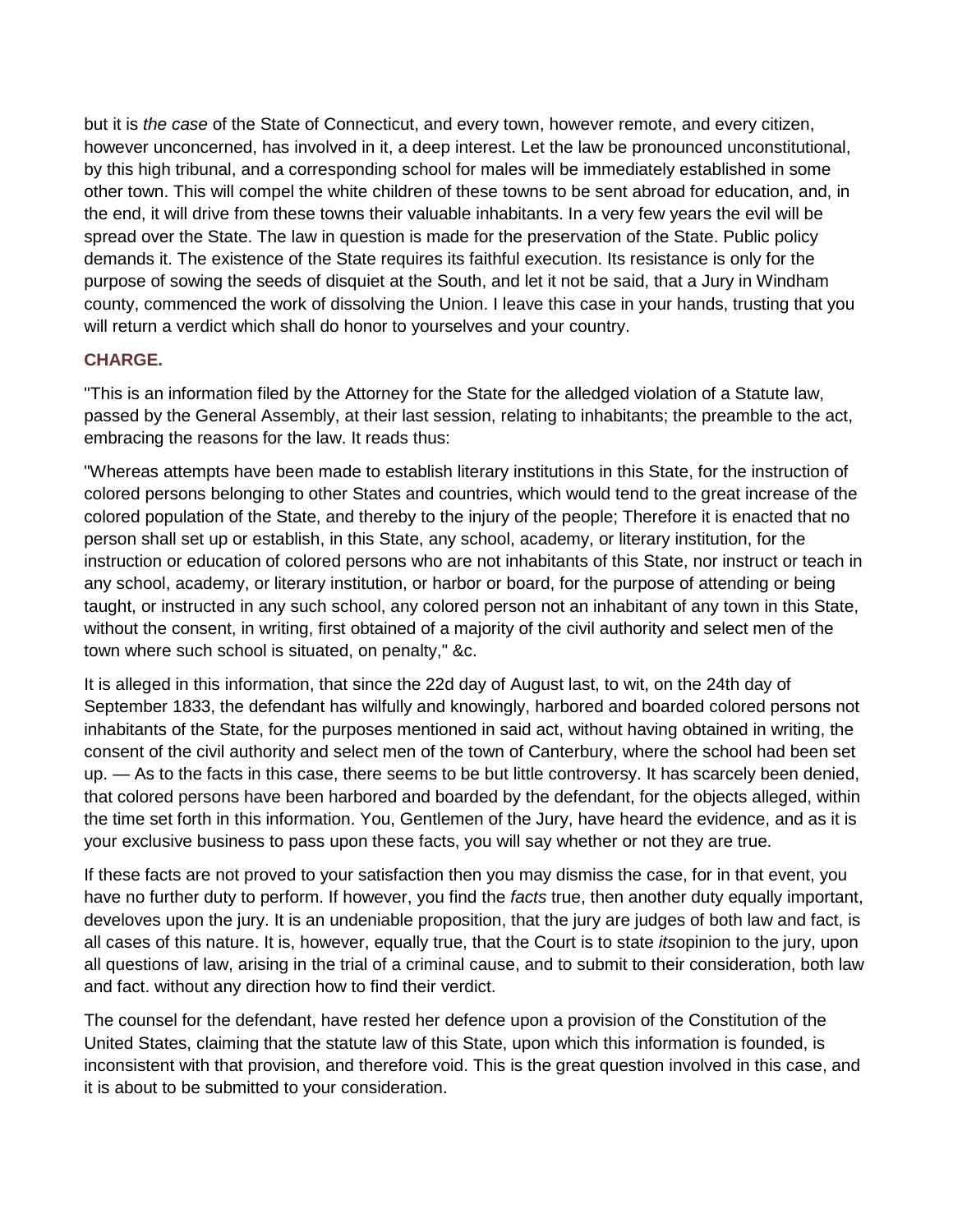It is admitted that there are no provisions in the Constitution of this State, which conflict with this act. — It may be remarked here, that the Constitution of the United States, is above all other law, it is emphatically the supreme law of the land, and the judges are so to declare it. From the highest Court to the lowest, even that of a Justice of the Peace, all laws, whether made by Congress or State Legislatures, are subject to examination, and when brought to the test of the Constitution, may be declared utterly void. But in order to do this, the Court should first find the law contrary, and plainly contrary to the Constitution. Although this may be done, and done, to, by the humblest Court, yet it never should be done but upon a full conviction that the law in question is unconstitutional.

Many things said upon this trial, may be laid out of the case. The consideration of Slavery, with all its evils and degrading consequences, may be dismissed, with the consideration that it is a degrading evil. The benefits, blessings and advantages of instruction and education, may also cease to claim your attention, except you may well consider that education is a 'fundamental privilege,' for this is the basis of all free governments.

Having read this law, the question comes to us with peculiar force, does it clearly violate the Constitution of the United States? The section claimed to have been violated, reads as follows, to wit: Art. 4 — sec. 2. 'The citizens of each State, shall be entitled to all privileges and immunities of citizens in the several States.' It has been urged that this section was made to direct, exclusively, the action of the General Government, and therefore can never be applied to State laws. This is not the opinion of the Court. The plain and obvious meaning of this provision, is, to secure to the citizens of all the States, the same privileges as are secured to our own, by our own State laws. Should a citizen of Connecticut purchase a farm in Massachusetts, and the Legislature of Massachusetts tax the owner of that farm, four times as much as they would tax a citizen of Massachusetts because the one resided in Connecticut and the other in Massachusetts; or should a law be passed by either of those States, that no citizen of the other, should reside or trade in that other, this would undoubtedly be an unconstitutional law, and should be so declared.

The second section was provided as a substitute for the 4th article of the *Confederation*. That article has also been read, and by comparing them, you can perceive the object intended by the substitute.

The act in question, provides that colored persons, who are not inhabitants of this State, shall not be harbored and boarded for the purposes therein mentioned, within this State, without the consent of the civil authority and select men of the town. We are then brought to the great question, are they *citizens* within the provisions of this section of the Constitution? The law extends to all persons of color not inhabitants of this State, whether they live in the State of New York, or in the West Indias, or in any other foreign country.

In deciding this question, I am very happy that my opinion can be revised by the Supreme Court of this State and of United States, should you return a verdict against the defendant.

The persons contemplated in this act are *not citizens* within the obvious meaning of that section of the Constitution of the United States, which I have just read. Let me begin by putting this plain question. Are *slaves* citizens? At the adoption of the Constitution of the United States, every State was a slave State. Massachusetts had begun the work of emancipation within her own borders. And Connecticut, as early as 1754, had also enacted laws making all those free at the age of 25, who might be born within the State, after that time. We all know that slavery is recognized in that Constitution, and it is the duty of this Court to take that Constitution as it is, for we have sworn to support it. Although the term 'slavery'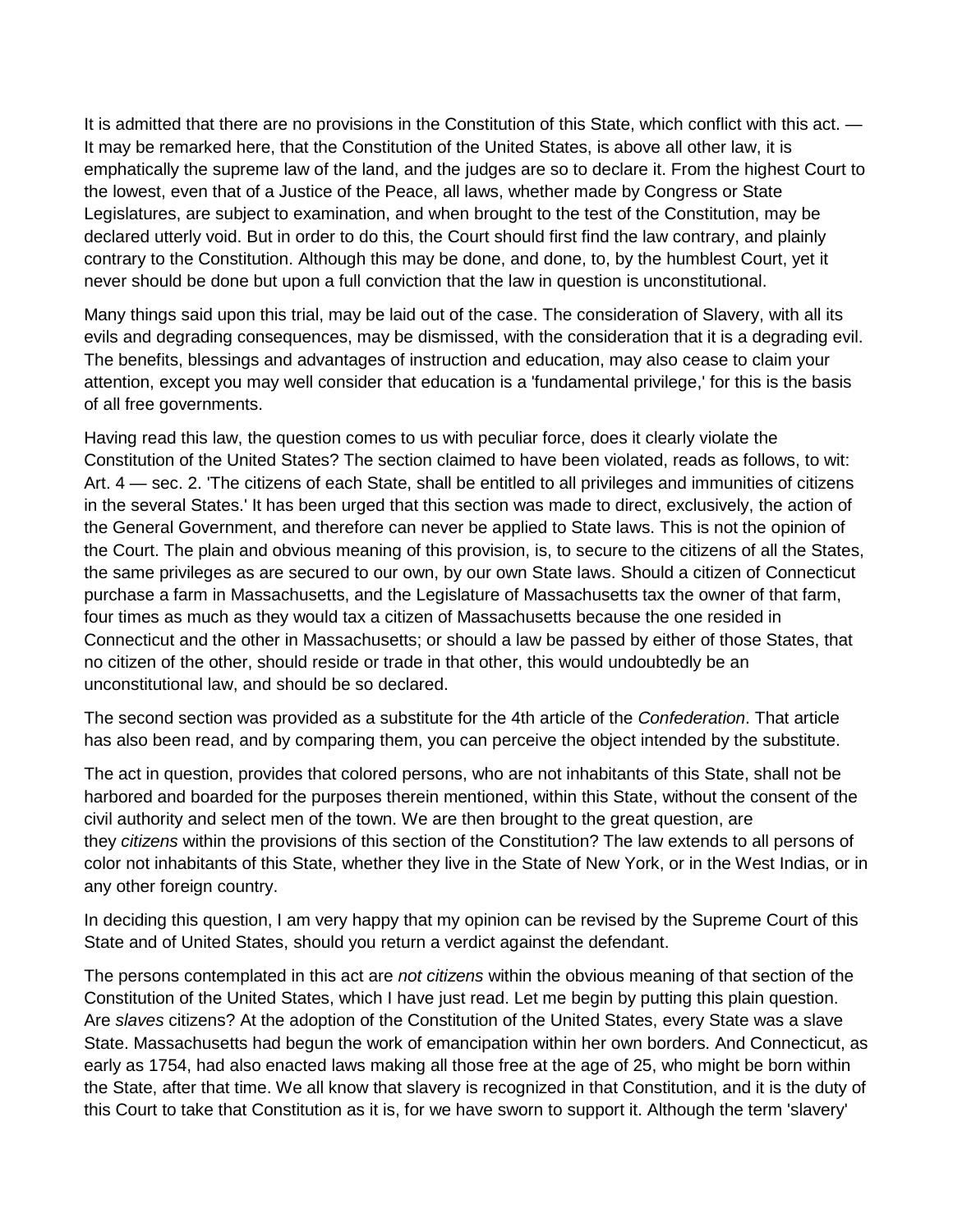cannot be found written out in the Constitution, yet no one can mistake the object of the 3d section of the 4th article: — ' No person held to service or labor in one State, under the laws thereof, escaping into another, shall in consequence of any law or regulation therein, be discharged from such service or labor, but shall be delivered upon claim of the party to whom such service or labor may be due.'

The 2d section of the 1st article, reads as follows: — Representatives and direct taxes, shall be apportioned among the several states which may be included in this Union, according to their respective numbers, which shall be determined by adding to the whole number of free persons, including those bound to service for a term of years, and excluding Indians not taxed, three fifths of *all other persons*.' The 'other persons' are slaves, and they became the basis of representation, by adding them to the white population in that proportion. Then slaves were not considered citizens by the framers o the Constitution.

A *citizen* means a *freeman*. By referring to Dr. Webster, one of the most learned men of this or any other country, we have the following definition of the term — 'Citizen: 1st, a native of a city, or an inhabitant who enjoys the freedom and privileges of the city in which he resides. 2. A townsman, a man of trade, not a gentleman. 3. An inhabitant; a dweller in any city, town or country. 5. In the United States, it means a person native or naturalized, who has the privilege of exercising the elective franchise, and of purchasing and holding real estate.'

Are Indians citizens? It is admitted in the argument that they are not, but it is said they belong to distinct tribes. This cannot be true, because all Indians do not belong to a tribe. It may be now added, that by the declared law of New York, Indians are not citizens, and the learned Chancellor Kent, says 'they never can be made citizens.' Indians were literally natives of our soil, — they were born here, and yet they are not citizens.

The Mohegans were once a mighty tribe, powerful and valiant; and who among us ever saw one of them performing military duty, or exercising, with the white men, the privilege of the elective franchise, or holding an office? And what is the reason? I answer, they are not citizens, according to the acceptation of the term in the United States.

Are *free blacks*, citizens? It has been ingeniously said, that vessels may be owned and navigated by free blacks, and the American flag will protect them; but you will remember that the Statute which makes that provision, is an act of Congress, and not the Constitution. Admit, if you please, that Mr. Cuffee, a respectable merchant, has owned vessels, and sailed them under the American flag, yet this does not prove him to be such a citizen as the Constitution contemplates. But that question stands undecided by any legal tribunal within my knowledge. For the purposes of this case it is not necessary to determine that question.

It has been also urged, that as colored persons may commit treason, they must be considered citizens. Every person born in the United States, as well as every person who may reside here, owes allegiance of some sort, to the government, because the government affords him protection. Treason against this government, consists in levying war against the government of the United States, or aiding its enemy in time of war. Treason may be committed by persons who are not entitled to the elective franchise. For if they reside under the protection of the government, it would be treason to levy war against that government, as much as if he were a citizen.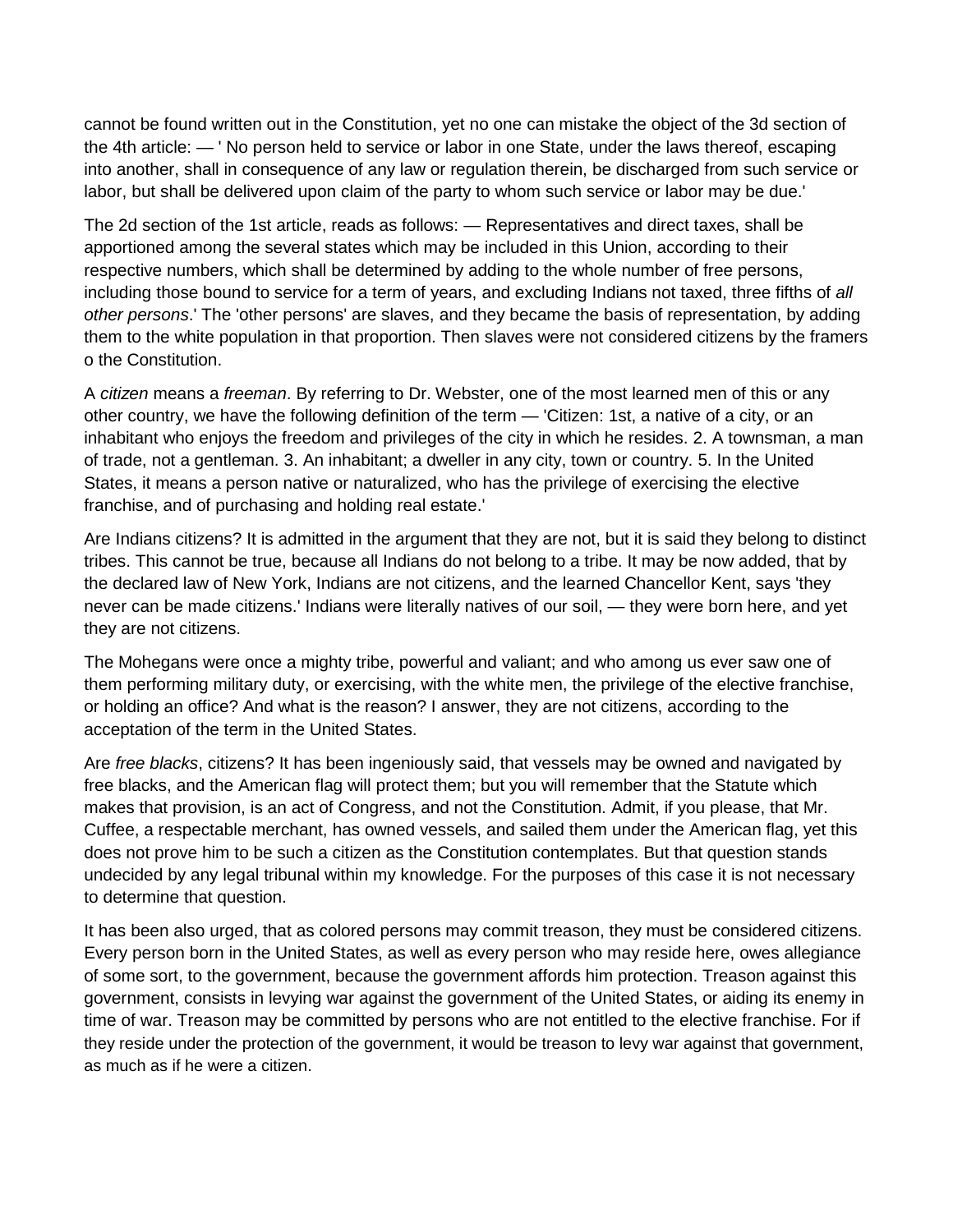I think Chancellor Kent, whose authority it gives me pleasure to quote, determines this question by fair implication. Had this authority considered free blacks citizens, he had an ample opportunity to say so. But what he has said, excludes that idea.

Kent's Commentaries, vol. 2d, p. 253. " In most of the United States, there is a distinction in respect to political privileges, between free white persons and free colored persons of African blood; and in no part of the country do the latter, in point of fact, participate equally with the whites, in the exercise of civil and political rights. The African race are essentially a degraded caste, of inferior rank and condition in society. Marriages are forbidden between them and whites in some of the states, and when not absolutely contrary to law, they are revolting, and regarded as an offence against public decorum. By the revised statutes of Illinois, published in 1829, marriages between whites and negroes, or mulattos, are declared void, and the persons so married are liable to be whipped, fined and imprisoned. By an old Statute of Massachusetts, of 1705, such marriages were declared void and are so still. A similar statute provision exists in Virginia and North Carolina. Such connexions in France and Germany, constitute the degraded state of concubinage, which is known in the civil law. But they are not legal marriages, because the parties want that equality of statues or condition, which is essential to the contract."

I go further back still. When the Constitution of the United States was adopted, every state, (Massachusetts excepted) tolerated slavery. And in some of the states, down to a late period, severe laws have been kept in force regarding slaves. With respect to New-York, at that time her laws and penalties were severe indeed, and it was not until July 4th, 1827, that this great state was ranked among the free states.

To my mind, it would be a perversion of terms, and the well known rule of construction, to say, that slaves, free blacks, or Indians, were citizens, within the meaning of that term, as used in the Constitution. God forbid that I should add to the degradation of this race of men, but I am bound by my duty to say, they are not citizens.

I have thus shown you that this law is not contrary to the 2d section of the 4th Art. of the Constitution of the United States, for that embraces only citizens.

But there is still another consideration. If they were citizens, I am not sure this law would then be unconstitutional. The Legislature may regulate schools. I am free to say, that education is a fundamental privilege; but this law does not prohibit schools. It places them under the care of the civil authority and select men, and why is not this a very suitable regulation? I am not sure but the Legislature might make a law like this, extending to the white inhabitants of other states, who are unquestionably citizens, placing all schools for them under suitable boards of examination, for the public good, and I can see no objection to the board created by this act.

What can the Legislature of this State do? It can make any law, which any Legislature can make, unless it shall violate the Constitution of the United States, or the Constitution of its own State, and in my opinion this law is not inconsistent with either.

The Jury have nothing to do with the popularity or unpopularity of this or any other law, which may come before them for adjudication. They have nothing to do with its policy or impolicy. Your only enquiry is, whether it is constitutional.

I may say with truth, that there is no disposition in the judicial tribunals of this State, nor among the people, to nullify the laws of the State, but if constitutional, to submit to them, and carry them into full effect, as good citizens. If individuals do not like the laws enacted by one Legislature, their remedy is at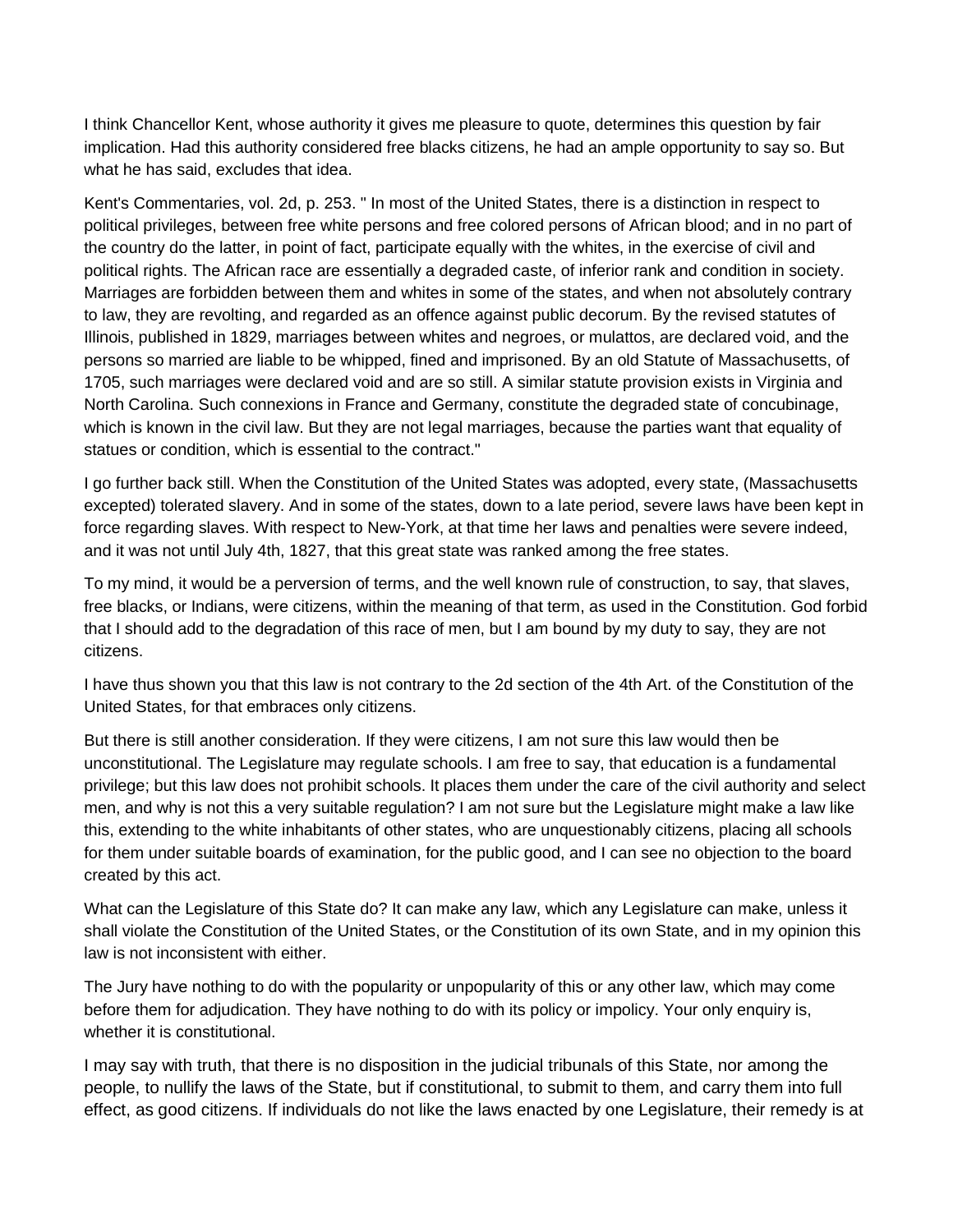the ballot boxes. It often occurs, on subjects of taxation, that laws are supposed by some, to be unjust and oppressive. Nearly every session of the Assembly, attempts have been made to alter and change such laws, but as long as they exist, they must have effect.

You will now take this case into your consideration, and notwithstanding my opinion of the law, you will return your verdict according to law and evidence. I have done my duty, and you will do yours."

The jury returned a verdict against the defendant.

The Joint Committee of the General Assembly made the following report, May Session, 1833, and thereupon the law passed:

## **REPORT.**

To THE GENERAL ASSEMBLY: — The Committee to whom was referred the petition of the town of Canterbury, and others, respectfully report, that they have attended to the subjects submitted to their consideration.

The condition of the colored population throughout the United States, and its influence on society, ought to command the attention of every Legislature. The slave trade commenced centuries ago, and about eighty millions of the human race have been its victims. They have suffered death in various and cruel forms, or have been left to drag out a miserable existence in the most abject slavery. Nations and individuals have been engaged in the horrid traffic. and our own country has participated deeply in its guilt; but the trade is now forbidden by the general government, under the penalty of death, and nations are leagued together for its suppression. However effectual these measures may prove, it will be long before we cease to suffer from the evils entailed upon us by the slave trade.

That every prudent and wise means for their mitigation should be anxiously sought and adopted. is not less enjoined by a regard to the welfare of society, than by the duties of humanity and justice.

It is about half a century since the Legislature of this State commenced a system for gradual abolition of slavery, and the great object has been consummated, still the unhappy class of beings, whose race has been degraded by unjust bondage, are among us, and justly demand at our hands, all which is consistent with the common safety, and their own best interest, for the amelioration of their state and character.

*Our* obligations as a *State*, acting in its sovereign capacity are limited to the people of our *own territory*. *Our* whole population of color, born within the last century, are already restored to the blessings of freedom. The Constitution and laws of the State have secured to them all the rights and privileges of other citizens, except that of elective franchise, and those to which it is essential. It is not contemplated for the Legislature to judge of the wisdom of that provision of the Constitution which denies that franchise to the people of color; but your Committee are not advised that it ever has been a subject of complaint. In every other point the white and colored population of *this State* are entitled by law to equal privileges. The latter, not less than the former, are within all the provisions which relate to education — they are alike protected in their persons and property, and in the exercise of every occupation and profession. They also enjoy a special exemption from the poll tax and military duty. In regard to the education of all those of that unfortunate class of beings who belong to this State, the Legislature ought not to impede, but so far a may be within their province, and consistent with the best interest of the people, to foster and sustain the benevolent efforts of individuals directed to that end.